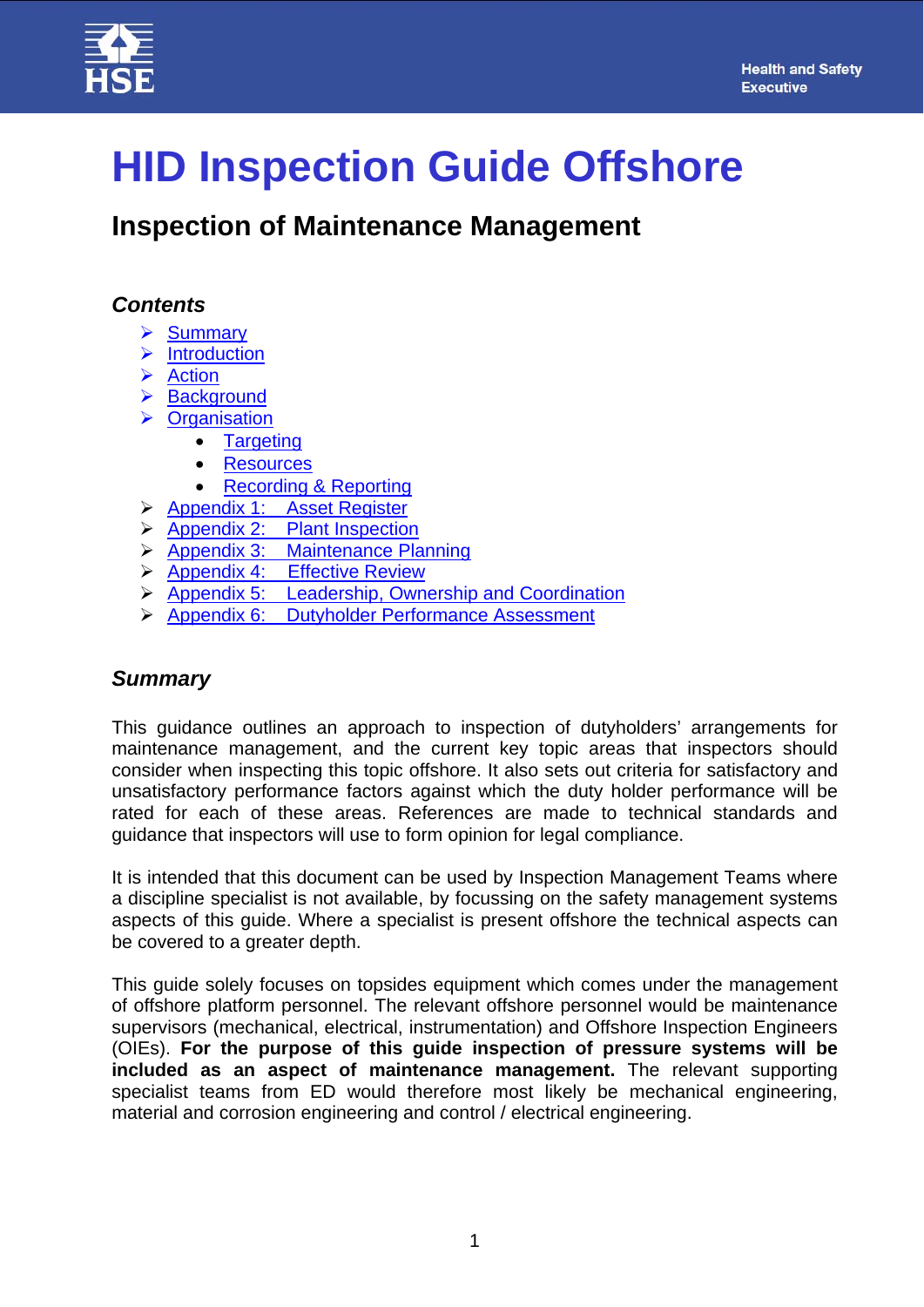Separate guides will be produced which cover structures and the verification aspects of safety critical elements (SCEs). In addition the effects of the European Safety Directive are not covered in the guide – this will be reviewed following implementation.

## <span id="page-1-0"></span>*Introduction*

The aim of this Operational Guide (OG) is to provide information and guidance to offshore inspectors to support the delivery of consistent and effective maintenance management.

The maintenance and inspection of Safety Critical Elements (SCEs) is covered in this guide. In addition equipment which may not comprise any SCEs is covered, as there remains an absolute duty under the regulations described in the following paragraphs to ensure this work equipment is safe. It is important to consider maintenance of non-SCEs as part of the overall management system, and to consider the cumulative risk effects.

This guide highlights key areas to be covered during inspections, providing a framework for inspectors to judge compliance, assign performance ratings, and decide what enforcement action to take should they find legislative breaches. In doing so, it complements HSE's [Enforcement Policy Statement](http://www.hse.gov.uk/enforce/enforcepolicy.htm) (EPS) and [Enforcement](http://www.hse.gov.uk/enforce/emm.pdf)  Management Model **L** (EMM).

The Provision and Use of Work Equipment Regulations (PUWER) 1998 Regulation 5 requires employers to ensure that work equipment is maintained in an efficient state, in efficient working order and in good repair. The Offshore Installations Prevention of Fire and Explosion, and Emergency Response (PFEER) Regulations 1995, Regulation 19 re-iterates this duty for plant fitted to comply with these regulations.

In addition the Provision and Use of Work Equipment Regulations 1998 Regulation 6 requires that every employer shall ensure that work equipment exposed to conditions causing deterioration which is liable to result in dangerous situations, is inspected at suitable intervals and each time exceptional circumstances occur. This is to ensure that health and safety conditions are maintained, and that any deterioration can be remedied and detected in good time.

The maintenance management described in this Inspection Guide is the process, approach and implementation that the employer and/or duty holder used to fulfil these statutory obligations.

Maintenance, and its management, addresses how equipment is kept at or restored to an acceptable level of capability. The benchmark for 'acceptable' has components of safety, environmental impact, risk of subsequent failure and economic concerns.

This guide breaks the topic down into five core intervention areas as follows:

- 1. There is an accurate Asset Register that records all equipment installed.
- 2. There is a plant inspection regime which is being effectively delivered and on schedule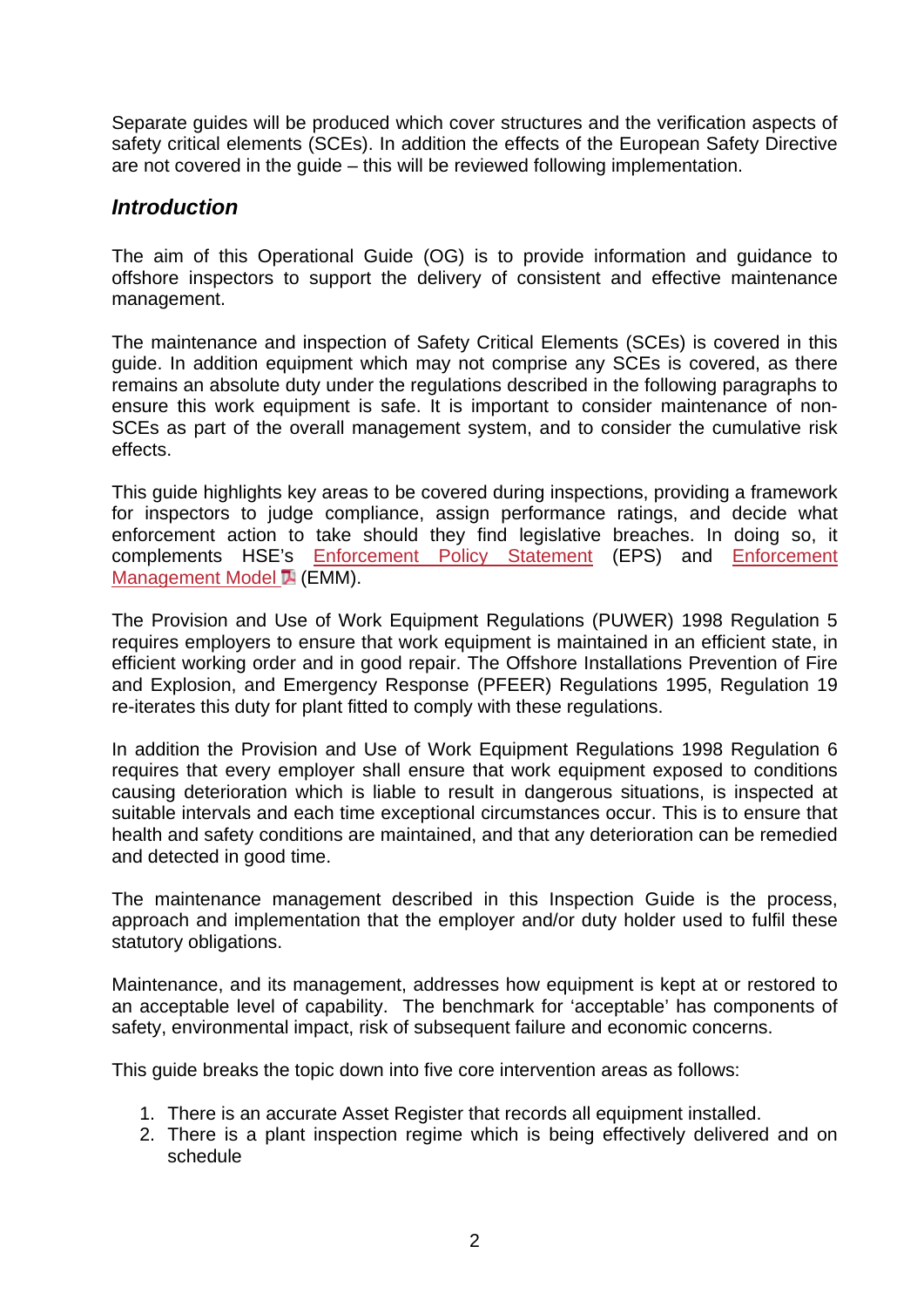- 3. There is a planned maintenance system which is also being delivered on schedule.
- 4. There is an effective review process for maintenance that allows the plant to be resilient to changing operating profile and ageing of plant.
- 5. There is co-ordination, leadership, ownership and senior management engagement in maintenance management.

#### **What is a Maintenance Management system?**

A maintenance management system should deliver the effective inspection, maintenance and testing activities that assess the condition of plant, detect deterioration and remedy the identified shortcomings. The legislative foundation is illustrated in figure 1 and described on page 7 of this guide.

A maintenance management system is a living document requiring regular review to ensure it remains relevant to the maintained assets. Offshore plant maintenance has to evolve as the plant ages and should take account of the following considerations (amongst others):

- Changes to operating parameters and other relevant modifications.
- Experience gained in the operation of equipment should be incorporated into maintenance schemes (condition findings, failures, efficiency of performance etc).
- Improvements in technology through the equipment's life-cycle (eg equipment design, maintenance and inspection techniques).
- The tolerability and acceptance of failure and risk may change.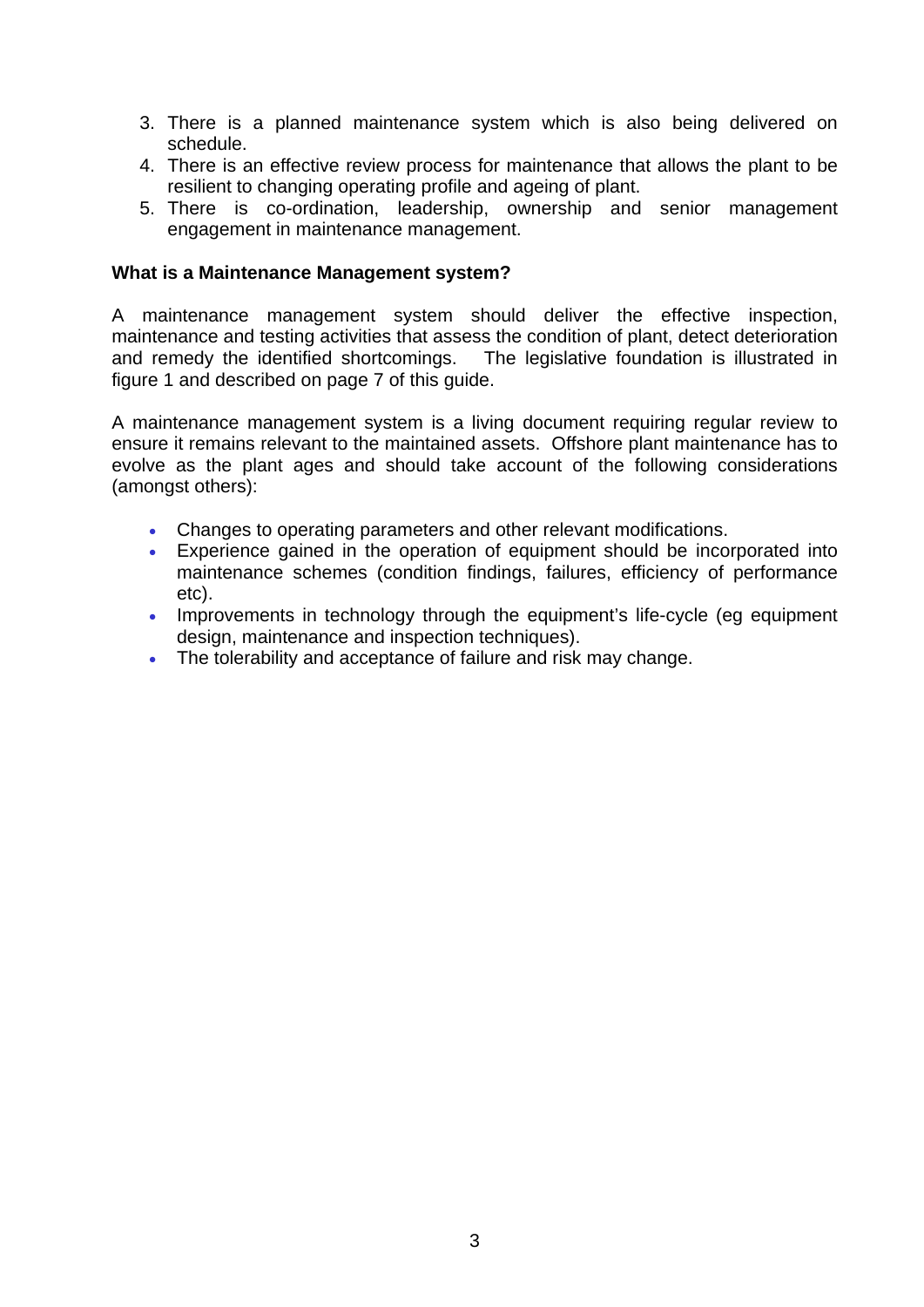

#### **Figure 1 Legislative Basis for Maintenance Management**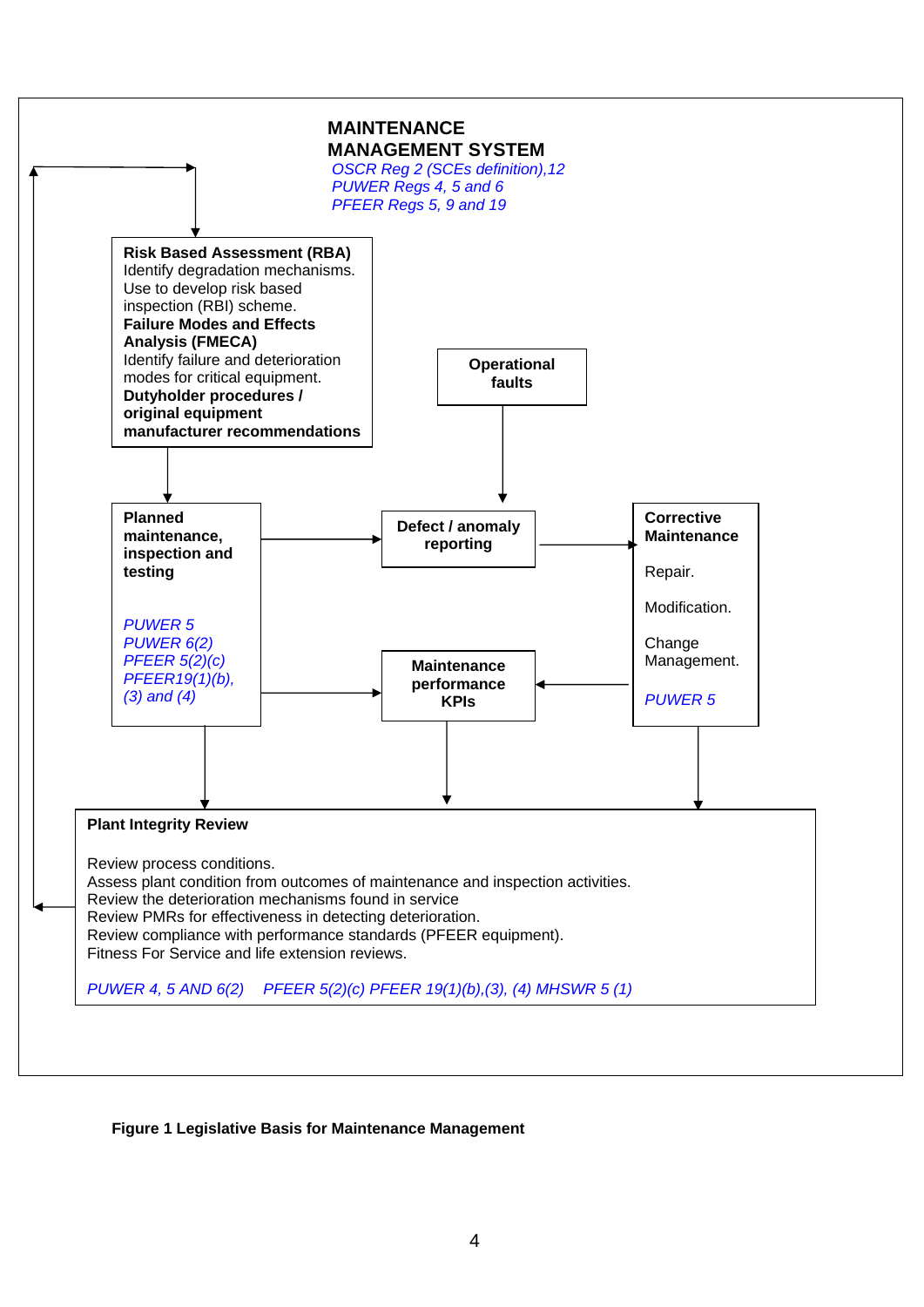The HSE implemented Key Programme 3 (KP3) in 2007. The aim of KP3 was to ensure that duty holders effectively manage the risk of any failure of structure, plant, equipment or systems, which could either cause or contribute to, or prevent or limit the effect of, a major accident and/or cause fatalities. Its aims were as follows:

- For HSE to use all its regulatory and specialist resources to make an in-depth appraisal of duty holders' abilities to manage the integrity of their installations in a manner that takes adequate account of health and safety;
- To identify deficiencies in maintenance and other activities that underpin lifecycle integrity;
- To use HSE influence and, where necessary, formal enforcement powers, to ensure that legal requirements are met and that any deficiencies threatening integrity are remedied;
- To work with industry in a way that ensures good practice in integrity management, encourages continuous improvement and minimises the potential for accidents.

The underpinning question is, 'Is the maintenance function adequately targeted and adequately resourced in terms of people, time and finance?'. From a Major Accident Hazard perspective, this means;

- Is the planning of SCE maintenance efficient?
- Is the quality of maintenance acceptable?
- Is the performance of SCEs reliable?
- Are inspection and audit standards optimal?
- Is supervisory and engineering support solid?

There should be in place suitable Performance Standards, Verification Schemes and where necessary Written Schemes of Examination for systems and equipment.

This guide reinforces the aims of KP3 but also goes further to consider the whole maintenance and inspection management function, not just on SCEs.

## <span id="page-4-0"></span>*Action*

Inspection of this topic should include both inspection of the individual sections of this guide (listed as Appendices 1 to 5) and taking an overview of the sum of the individual sections, to establish a consistent and complete coverage of the topic.

In inspecting individual sections it may be necessary to have input from the relevant specialist inspectors where there are technical issues beyond the competence of the IMT inspector.

Success criteria are listed under the inspection topics (see Appendices 1 to 5); these cover the key issues that inspectors should consider when carrying out inspections against each section. In some instances, not all of the success criteria will apply so inspectors should make a judgement regarding which of these are relevant in each case. If the relevant success criteria cannot be met, inspectors should assess how serious the consequences of failure to comply could be. This will inform their decision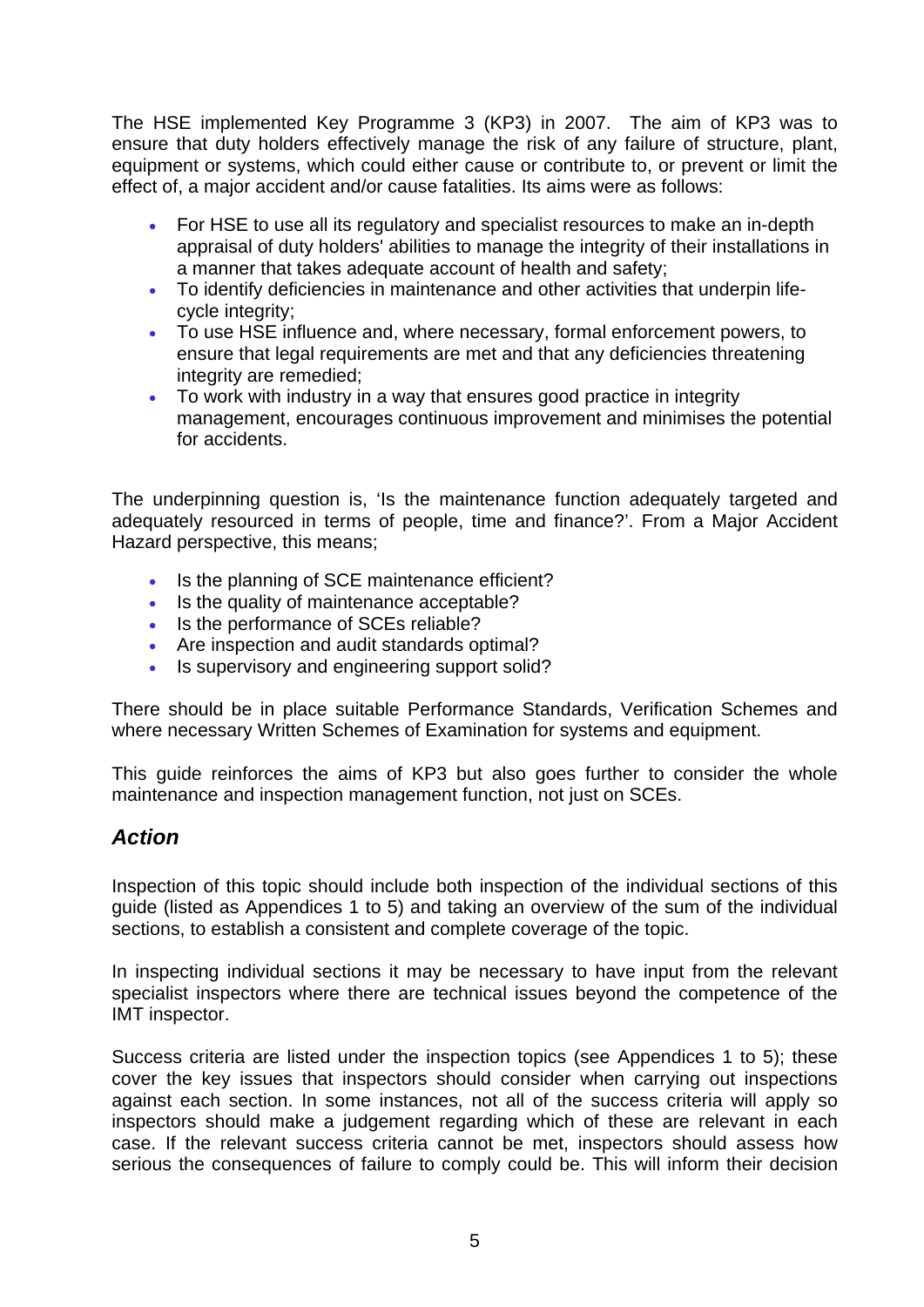making in terms of the performance ratings that they assign and any enforcement action they take based on the findings of the inspection.

When carrying out inspections covered by this guidance inspectors should:

- check the key issues against their success criteria in Appendices 1 to 5;
- use the generic performance assessment descriptors in Appendix 6 to:
	- o determine the appropriate performance rating; and
	- o the initial enforcement expectation to use alongside the EMM.
- consider how and when the issues raised during an inspection are to be closed out and recorded using the COIN issues tab;
- assess the extent to which senior management leadership influences front-line safety
- where occupational health, safety and welfare concerns are encountered during an inspection, deal with such issues as a matter of routine and apply existing standards to determine what action to take in each case according to HSE's EPS and EMM.

Inspectors should use the generic performance assessment descriptors in Appendix 6 to determine the appropriate performance rating for each of the five sections of this guide. The appendices also give guidance on the initial enforcement expectation and should be used alongside the [Enforcement Management Model](http://www.hse.gov.uk/enforce/emm.pdf)  $\blacksquare$  (EMM). The local factors that apply in each case will ultimately determine the whether there should be any enforcement action. Consideration should be given as to how and when the issues raised during an inspection should be closed out. Inspectors must adhere to the relevant operational guidance (e.g. on use of the COIN issues tab).

## <span id="page-5-0"></span>*Background*

#### **Relevant Legislation**

- **Offshore Installations (Safety Case) Regulations 2005** 
	- **Regulation 2 Interpretation** describes a 'safety-critical element' (SCE) as such parts of an installation and such of its plant the failure of which could cause or contribute substantially to or the purpose of which is to prevent, or limit the effect of a major accident.
	- **Regulation 12 Management of health and safety and control of major accident hazards** requires the dutyholder to demonstrate that all major accident risks have been evaluated and measures have been, or will be, taken to control those risks to ensure that the relevant statutory provisions will be complied with. The requirement of an adequate management system to achieve this is specified. Maintenance management is a clear component of this.

#### **Provision and Use of Work Equipment Regulations (PUWER) 1998**

 **Regulation 4 Suitability** requires employers to ensure that work equipment is so constructed or adapted as to be suitable for the purpose for which it is used or provided.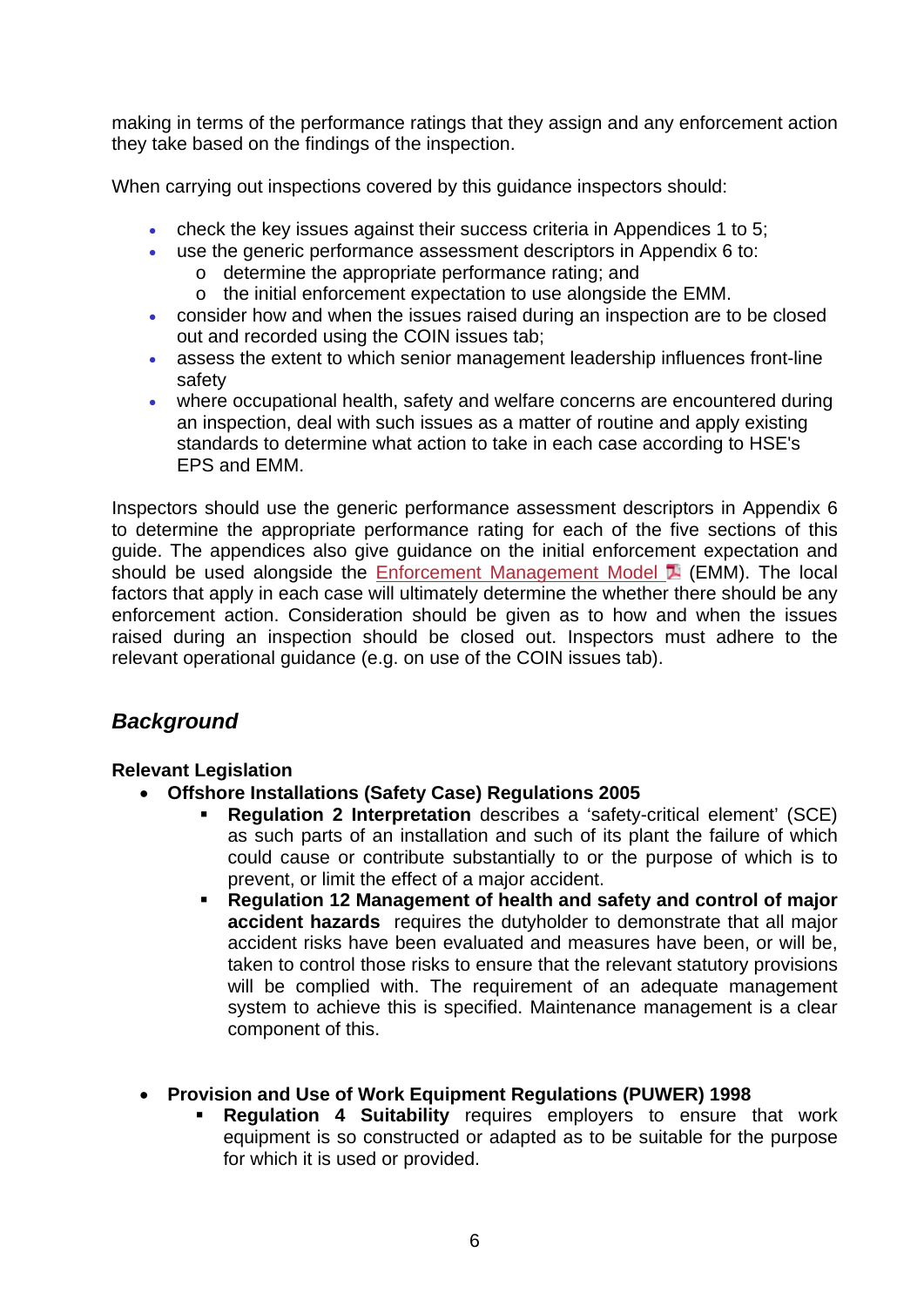- **Regulation 5 Maintenance** requires employers to ensure that work equipment is maintained in an efficient state, in efficient working order and in good repair. All employers should also ensure that where machinery has a maintenance log, the log is kept up to date.
- **Regulation 6 Inspection** requires employers to ensure that work equipment exposed to conditions causing deterioration is inspected at suitable intervals, or after exceptional circumstances,
- **Offshore Installations Prevention of Fire and Explosion, and Emergency Response Regulations 1995 (PFEER)** specify the goals for the preventative and protective measures to manage fire and explosion and to secure emergency response and recognise that the responsibility to put into place measures necessary to achieve these goals is best placed with one person – the duty holder.
	- **Regulation 5** requires the duty holder to establish appropriate standards of performance to be attained by anything provided for ensuring effective evacuation, escape, recovery and rescue to avoid or minimise a major accident or other measures to protect people from a major accident involving fire and explosion.
	- **Regulation 9** requires the duty holder to take such measures necessary to prevent fire and explosion by, amongst others, ensuring the safe storage, handling and movement of flammable or explosive substances and preventing their uncontrolled release.
	- **Regulation 19** requires that plant fitted be so constructed as to be suitable and is maintained in an efficient state, in efficient working order and in good repair.
- **Management of Health and Safety at Work Regulations (MHSWR) 1999** 
	- **Regulation 5(1)** Every Employer shall make and give such effect to such arrangements as are appropriate for the effective planning, organisation, control, monitoring and review of the preventive and protective measures.

## <span id="page-6-0"></span>*Organisation*

## <span id="page-6-1"></span>**Targeting**

The HID Business Plan 2012 – 15, section D.1 commits HID to deliver intervention plans at major hazard sites/operators. HID reports progress on the number of sites/operators inspected and topics completed against the plan. The guidance set out in SPC/Admin/85 details the arrangements for HID to monitor and report progress against plan.

Although the inspection may be carried out at any installation it is particularly important to carry this out where there are known issues that may affect maintenance management issues such as ageing equipment, major projects etc. It is essential to ensure that duty holders are robust in their assessment of the implications of these factors, that suitable mitigations are in place and that cumulative risk factors have been considered.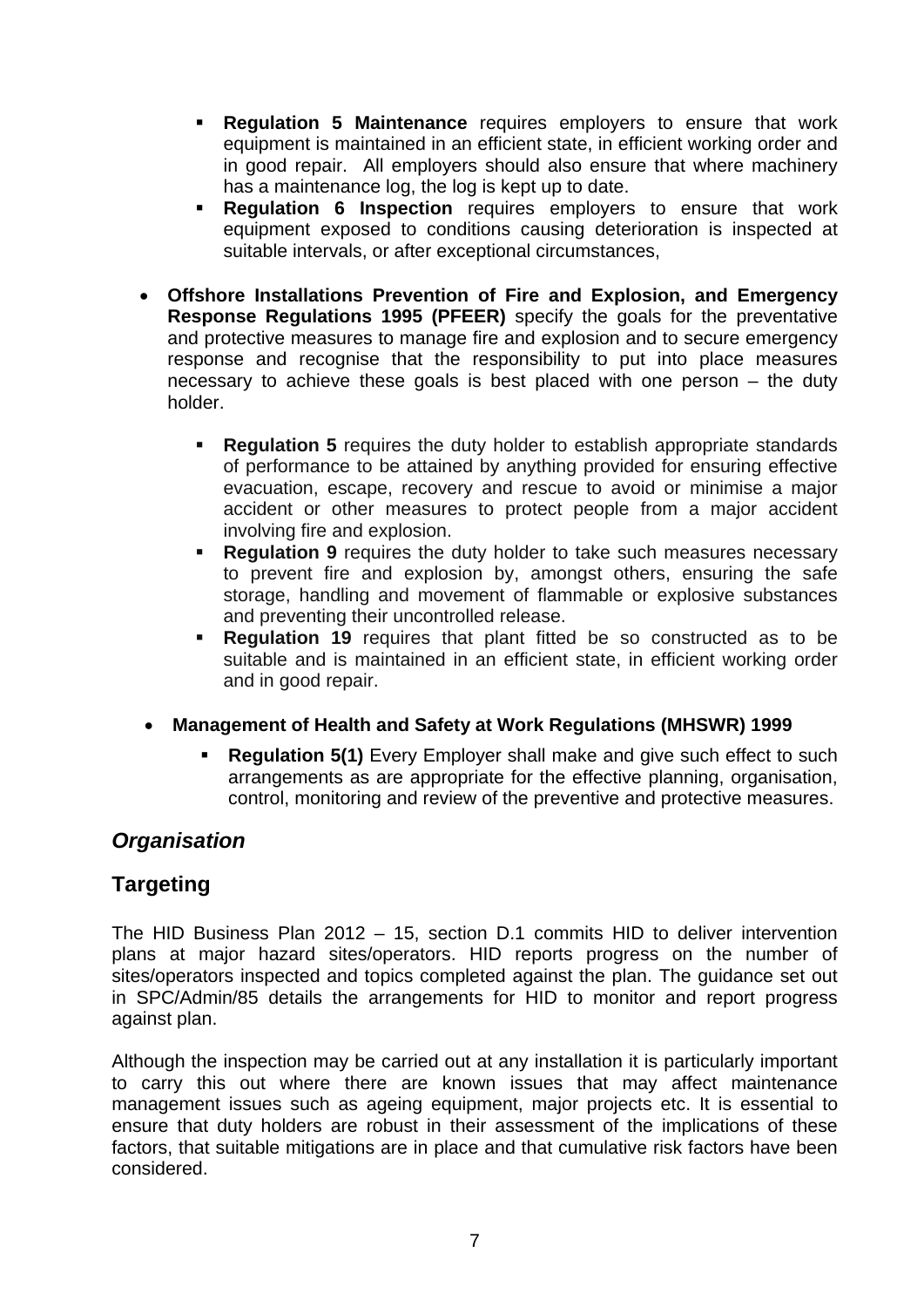## **Timing**

Inspectors should undertake maintenance management inspections as part of the agreed ED offshore intervention plan, when intelligence indicates intervention is necessary or when investigation due to incident is required.

## <span id="page-7-0"></span>**Resources**

Resource for the undertaking of maintenance management interventions will come from Discipline inspectors and Inspection Management Team inspectors as appropriate.

## <span id="page-7-1"></span>**Recording & Reporting**

The duty holder performance ratings should be entered on the Inspection Rating Form (IRF) tab of the relevant installation Intervention Plan Service Order. Findings should be recorded in the normal post inspection report and letter.

## **Contacts**

ED Offshore: ED Mechanical, Materials and Corrosion and EC&I Specialist Inspectors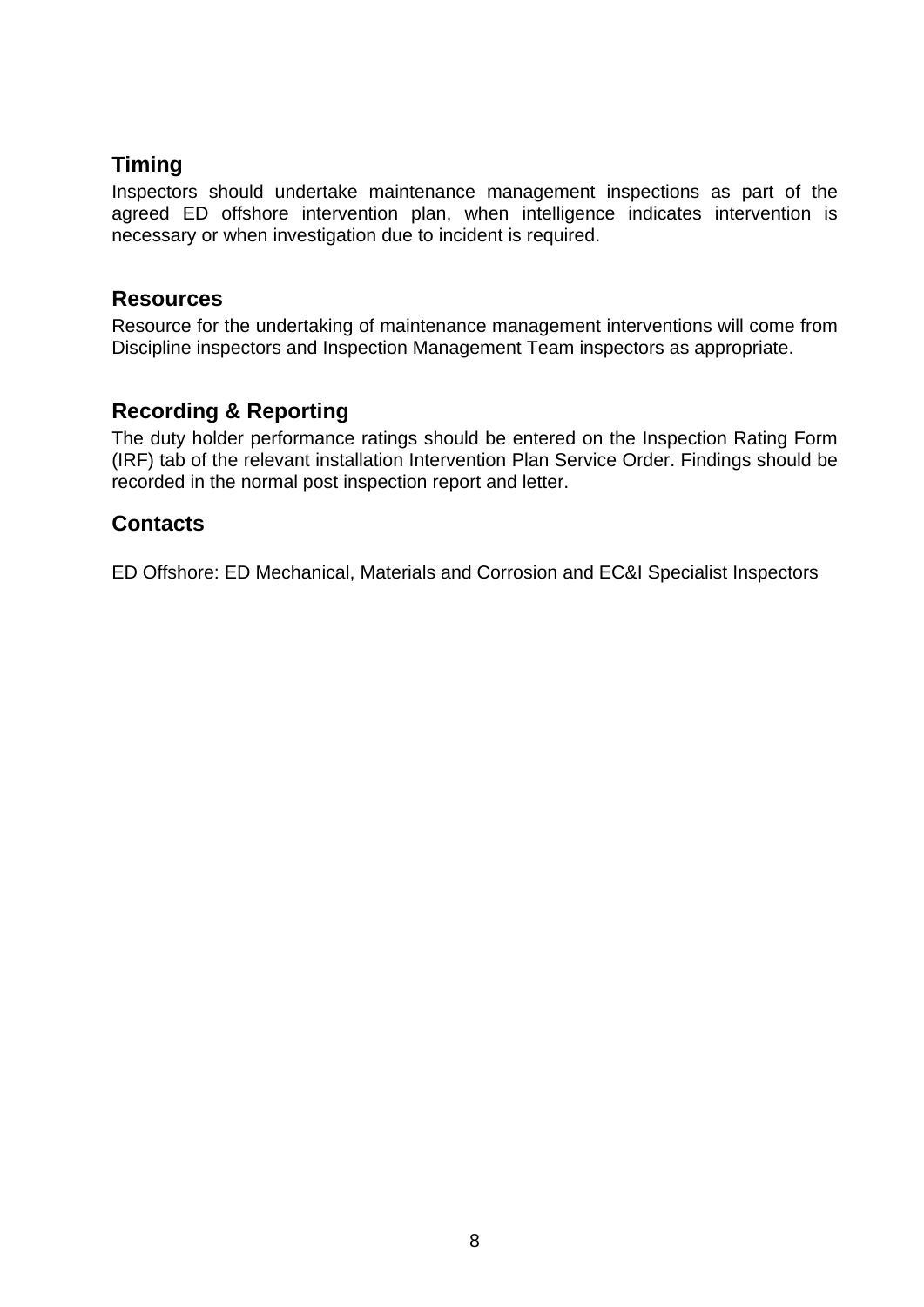## <span id="page-8-0"></span>**Appendix 1: Asset Register**

#### **Fundamental Requirement**

Every employer shall ensure that work equipment is used only for operations for which, and under conditions for which, it is suitable. [PUWER Regulation 4]

Every employer shall ensure that work equipment is maintained in an efficient state, in efficient working order and in good repair. [PUWER Regulation 5]

The duty holder to establish appropriates standards of performance to be attained by anything provided for ensuring effective evacuation, escape, recovery and recue to avoid or minimise a major accident or other measures to protect people from a major accident involving fire and explosion [PFEER Regulation 5]

#### **Success Criteria**

The employer must know:

- What equipment is installed.
- Where appropriate what modification state the equipment is in.
- . What the equipment's operating parameters are.
- Where appropriate what the performance standards are (PFEER SCEs).
- How the employer will maintain this installed equipment to be used in their operation.

Widespread practice is to have an asset register that forms the foundation of the maintenance management system (MMS). This register should be a live document and updated to address changes due to modification, enhancement, redundancy, upgrade and removal of equipment or components.

| Category                   | <b>Issues</b>                                                                                                                                                                                                                         | <b>Good Practice Found</b>                                                                                                                                                                                                                                                                                                                                                                               |  |  |
|----------------------------|---------------------------------------------------------------------------------------------------------------------------------------------------------------------------------------------------------------------------------------|----------------------------------------------------------------------------------------------------------------------------------------------------------------------------------------------------------------------------------------------------------------------------------------------------------------------------------------------------------------------------------------------------------|--|--|
| <b>MMS</b> Data<br>Quality | MMS have large amounts<br>of spurious data as a<br>result of 'daughter' work<br>orders, work completed<br>but not signed off,<br>inadequate or<br>inappropriate<br>classification of safety-<br>and non-safety-critical<br>equipment. | Dedicated resources were provided to<br>clean data in the MMS and ensure<br>classification of SCEs/non-SCE as<br>appropriate. Where MMS data has<br>been cleansed backlog figures have<br>been seen to reduce as a result of the<br>removal of spurious workorders.<br>Prioritisation of work, forward planning<br>of resources maintenance tasks and<br>managing backlog downwards<br>becomes possible. |  |  |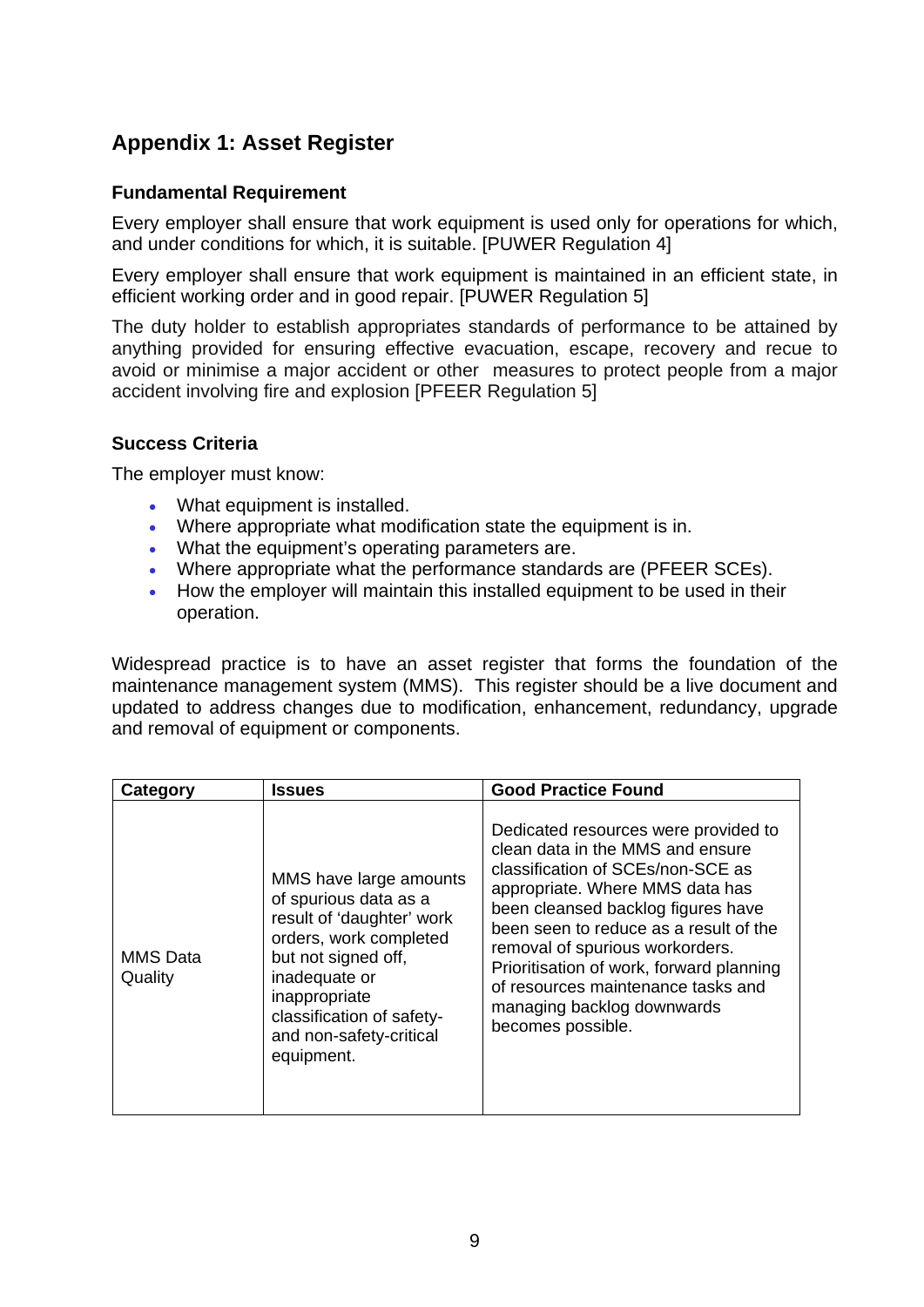## **Key Regulations**

- PUWER Reg 4 Suitability of Work Equipment
- PUWER Reg 5 Maintenance
- PFEER Reg 5 Assessment

#### **Supporting Standards/ACoP or Guidance**

- [L22 Safe Use of Work Equipment](http://www.hse.gov.uk/pubns/priced/l22.pdf)
- [L65 PFEER ACoP](http://www.hse.gov.uk/pubns/priced/l65.pdf)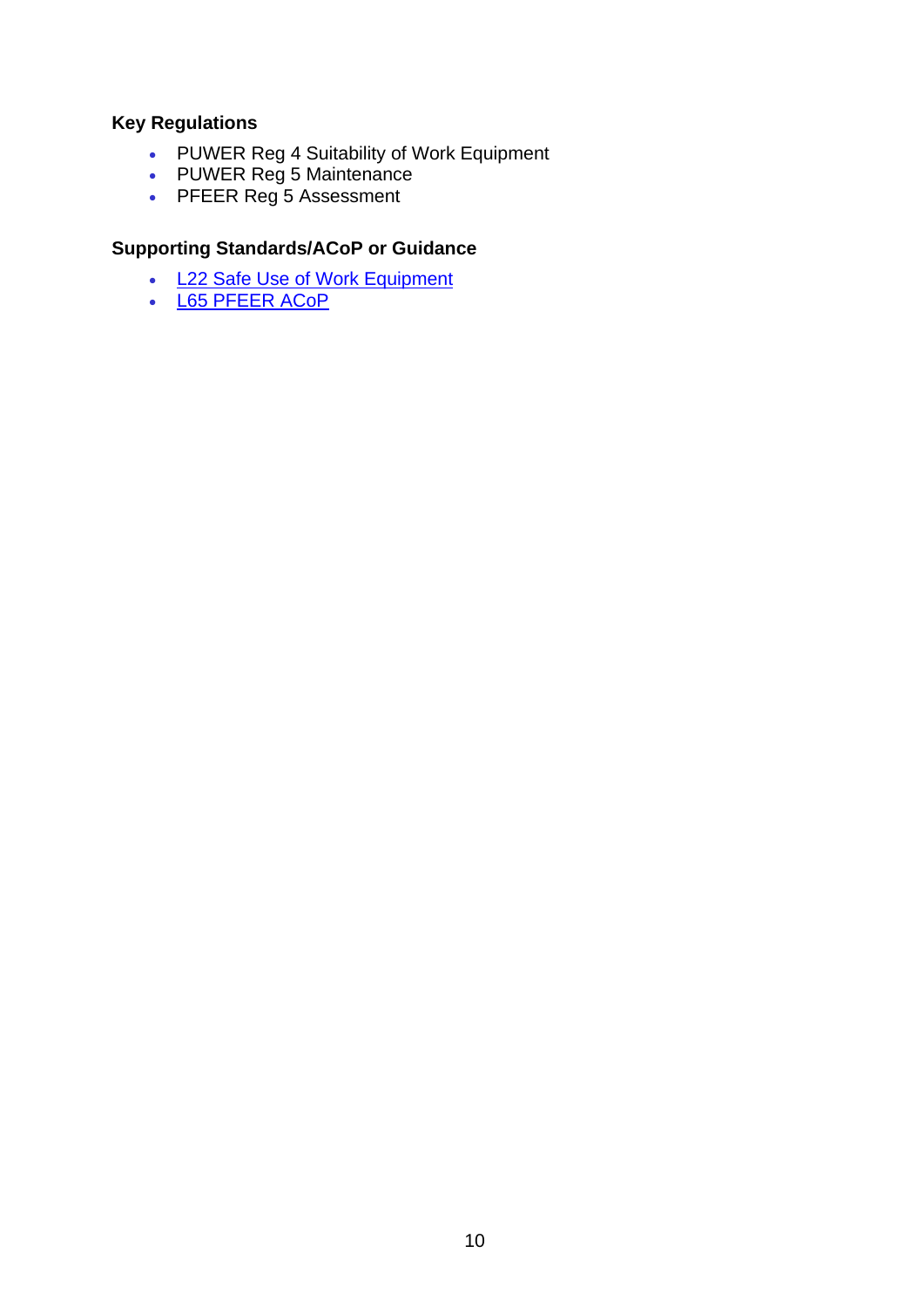## <span id="page-10-0"></span>**Appendix 2: Plant Inspection**

#### **Fundamental Requirement**

Every employer shall ensure that, where the safety of work equipment depends on the installation conditions, it is inspected after installation and before putting into service for the first time. [PUWER Regulation 6]

Every employer shall ensure that work equipment exposed to conditions causing deterioration which is liable to result in dangerous situations is inspected at suitable intervals and each time exceptional circumstances occur to ensure that health and safety conditions are maintained and that any deterioration can be remedied and detected in good time.[PUWER Regulation 6]

**T**he duty holder to take such measures necessary to prevent fire and explosion by, amongst others, ensuring the safe storage, handling and movement of flammable or explosive substances and **preventing their uncontrolled release.** [PFEER Regulation 9]

#### **Success Criteria**

- Does the employer have an inspection programme?
- Is that inspection programme based on, and proportionate to, risk?
- Has that risk been assessed appropriately?
- Is that employer adequately resourcing that programme with suitably qualified and experienced personnel (SQEP)?
- Does the inspection programme find deterioration in good time or are there corrective maintenance lists full of repairs?
- Is the inspection programme up to date? The benchmark is that inspection should be completely up to date.
- If inspection items cannot be completed, there should be an assessment of the risk this presents. Where the risk is acceptable, a deferral may be possible. It should be noted that if a risk-based assessment has been used to determine inspection intervals (particularly for SCEs) then this may be difficult to justify and will be challenged by HSE.
	- o Non-SCE related inspections should have a level of risk assessment appropriate and proportionate to the likelihood and consequences of any failure.
	- o Risk assessment must also be in place for the cumulative effect of inability to achieve the inspection programme.

| Category   | <b>Issues</b>                                                                                                                    | <b>Good Practice Found</b>                                     |  |  |  |  |
|------------|----------------------------------------------------------------------------------------------------------------------------------|----------------------------------------------------------------|--|--|--|--|
| Inspection | As installations age,                                                                                                            | the The presence of inspection engineers                       |  |  |  |  |
|            | rate<br>level<br>and                                                                                                             | of back-to-back has been seen<br>to to                         |  |  |  |  |
|            | degradation of plant, contribute to effective corrosion and                                                                      |                                                                |  |  |  |  |
|            | structures and fabric                                                                                                            | integrity management. Their knowledge                          |  |  |  |  |
|            | rapidly. $\vert$ of the plant and systems is seen to<br>increases<br>Inspection programmes   improve, assisting them in ensuring |                                                                |  |  |  |  |
|            |                                                                                                                                  |                                                                |  |  |  |  |
|            | can quickly fall behind and $\vert$ that their                                                                                   | programmes<br>are                                              |  |  |  |  |
|            |                                                                                                                                  | reducing the backlog in   comprehensive and that line diagrams |  |  |  |  |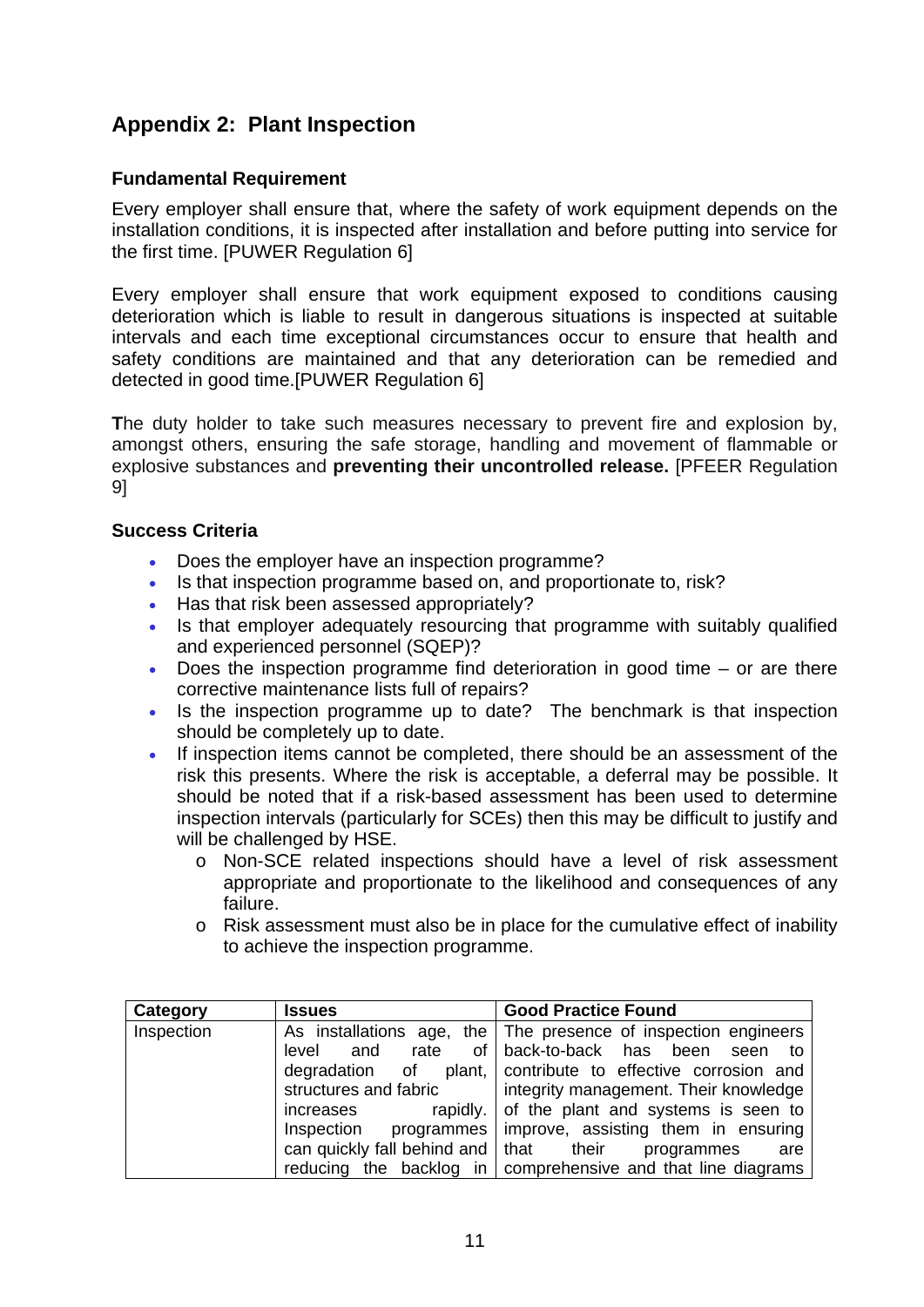| ensure continuity, onshore   from it are carried out.<br>be<br>resources can<br>overwhelmed to the point | this respect will become etc are up to date. Their permanent<br>difficult. In addition, the presence on the installation can help<br>levels of data produced $\Box$ ensures that the management and<br>can be high and if not analysis of the data produced in<br>managed carefully to effective and that actions generated |
|----------------------------------------------------------------------------------------------------------|-----------------------------------------------------------------------------------------------------------------------------------------------------------------------------------------------------------------------------------------------------------------------------------------------------------------------------|
| where they cannot keep<br>up.                                                                            |                                                                                                                                                                                                                                                                                                                             |

#### **Key Regulations**

- PUWER Reg 6
- PFEER Reg 9

#### **Supporting Standards/ACoP or Guidance**

- [L22 Safe Use of Work Equipment. PUWER ACOP paras 119-129](http://www.hse.gov.uk/pubns/priced/l22.pdf)
- Institute of Petroleum Guides 12 and 13
- API 510 (Pressure Vessel Maintenance, Repair etc)
- API 572 Pressure Vessel Inspection)
- API 570 (Piping Inspection Repair)
- API 580 (Risk Based Inspection)
- [L65 PFEER ACoP](http://www.hse.gov.uk/pubns/priced/l65.pdf)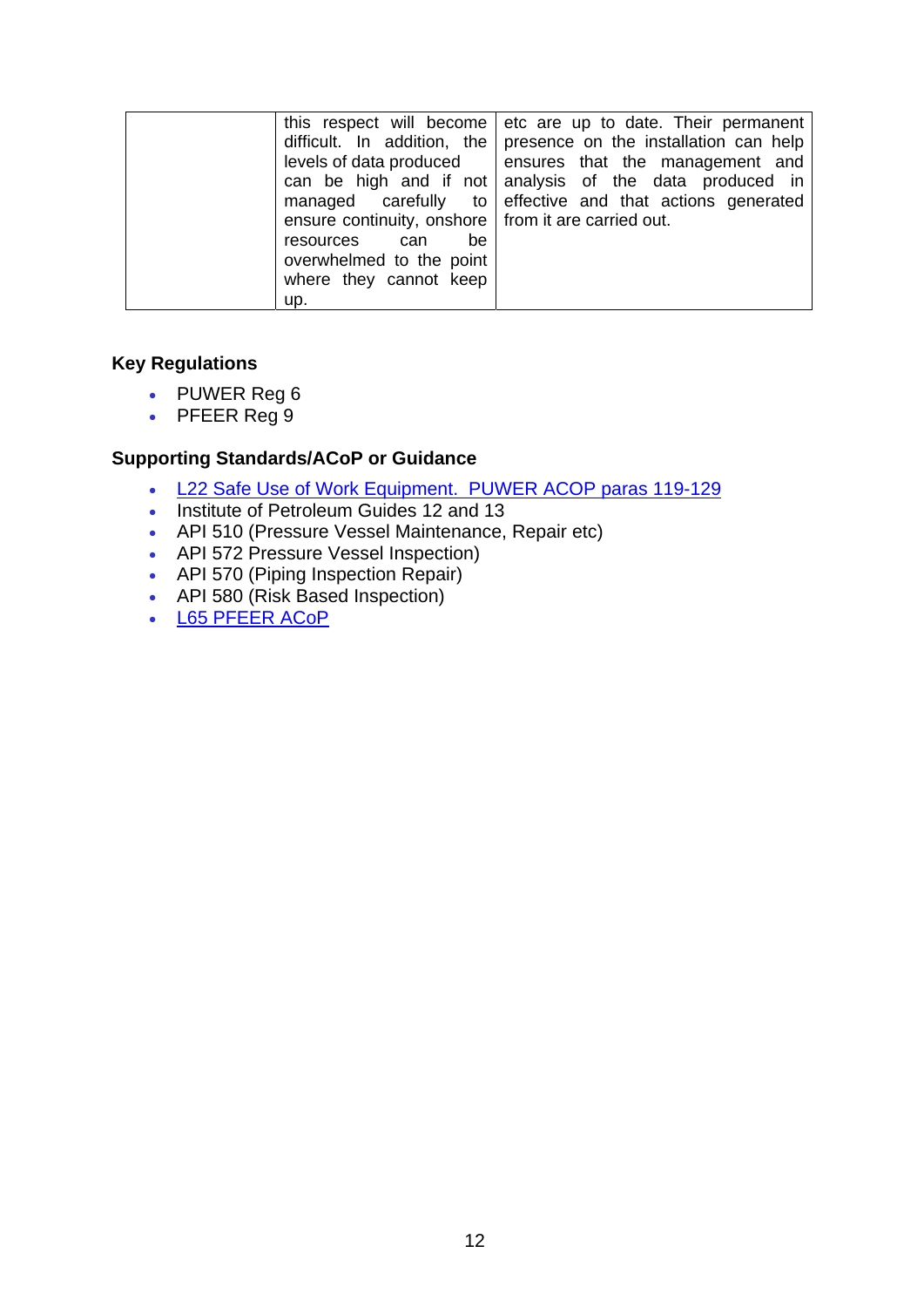## <span id="page-12-0"></span>**Appendix 3: Maintenance Execution**

#### **Fundamental Requirement**

Every employer shall ensure that work equipment is maintained in an efficient state, in efficient working order and in good repair. [PUWER Regulation 5]

Every employer shall ensure that where any machinery has a maintenance log, it is kept up to date. [PUWER Regulation 5]

The duty holder to establish appropriates standards of performance to be attained by anything provided for ensuring effective evacuation, escape, recovery and recue to avoid or minimise a major accident or other measures to protect people from a major accident involving fire and explosion. [PFEER Regulation 5]

Plant fitted be so constructed as to be suitable and is maintained in an efficient state, in efficient working order and in good repair. [PFEER Regulation 19]

#### **Success Criteria**

- What maintenance philosophy is being used and is it appropriate to the system?
- Does the underpinning reason for choosing a particular maintenance philosophy remain valid?
- Do circumstances, ageing, intensity of use or other factors require a review of the maintenance philosophy and change the approach to maintenance?

| <b>Maintenance</b><br>Philosophy                                                                                                                                          | <b>Advantages</b>                                                                                                                                                                | <b>Disadvantages</b>                                                                                                                             |
|---------------------------------------------------------------------------------------------------------------------------------------------------------------------------|----------------------------------------------------------------------------------------------------------------------------------------------------------------------------------|--------------------------------------------------------------------------------------------------------------------------------------------------|
| Breakdown.<br>Fix equipment when it<br>fails                                                                                                                              | The very last vestiges of life<br>are drained from every item.<br>Where equipment is spared or<br>duplicated and fails benignly<br>eg filters, this may be<br>appropriate.       | Equipment failure may result<br>in a dangerous situation                                                                                         |
| <b>Preventive</b><br>Maintenance.<br>This technique aims<br>to maintain<br>equipment before<br>anticipated failure<br>based on hours-run<br>or linked to the<br>calendar. | This approach is only as<br>effective as the quality of the<br>anticipation. This will be<br>based on operating<br>experience, test data available<br>and quality of monitoring. | You may end up taking<br>equipment apart to find out<br>why it's still working, and risk<br>introducing faults that weren't<br>previously there. |
| <b>Condition-based.</b><br>Monitor the condition<br>of equipment through<br>techniques like<br>vibration analysis,                                                        | This technique enhances the<br>predictive capacity of calendar<br>based maintenance by<br>individualising it for a given<br>machine.                                             | Processing inspection data to<br>identify trends can be very<br>time consuming.<br>Planning and allocation is<br>more difficult to manage.       |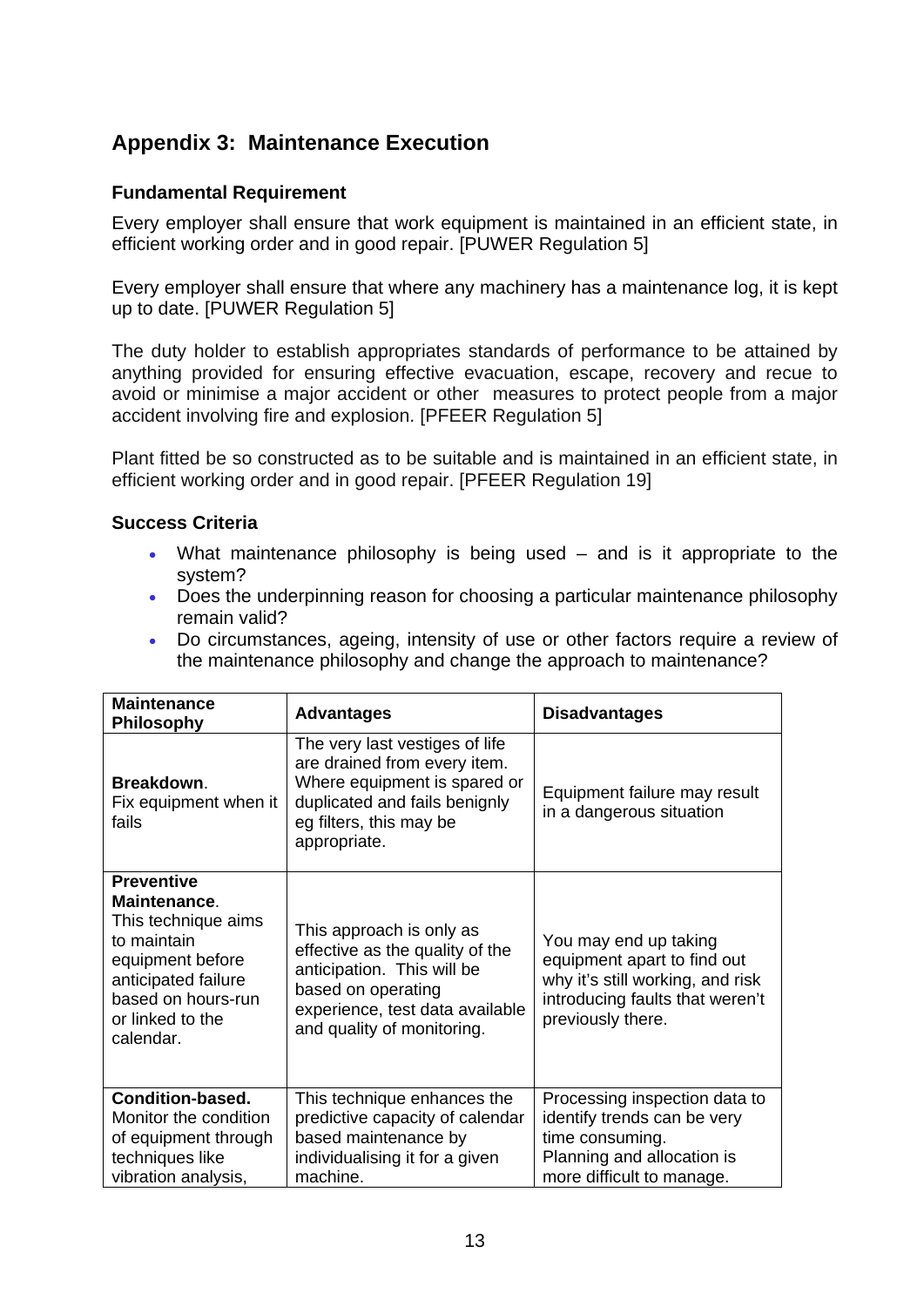| thermography,       | There is a risk of condition  |
|---------------------|-------------------------------|
| lubricant analysis, | monitoring systems failing to |
| material thickness  | detect incipient failure.     |
| measurements.       |                               |

#### **Benchmark**

Maintenance consists of a series of discrete tasks for a given item of equipment.

All maintenance should be completed by the specified date in the management system.

Where maintenance will not be completed by the specified date, an assessment of the risk that this presents to ongoing safety must be made. Only where the risk is shown to be acceptable can the maintenance task be deferred. The magnitude of the risk dictates the level of scrutiny required in risk assessment.

Where equipment is found in a degraded condition an assessment must be carried out if the intention is to continue to operate the equipment. Such 'deviations' from the required standard must be robustly assessed by technical authorities with the correct levels of skills and experience.

| Category<br><b>Issues</b>                                   |                                                                                                                     | <b>Good Practice Found</b>                                                                                                                                                                                                                                                                                                                                                                                                                                                                                                                                                                                                                                                                                                                                                                                                                                                                                                                                                                                                                                                                                                            |  |
|-------------------------------------------------------------|---------------------------------------------------------------------------------------------------------------------|---------------------------------------------------------------------------------------------------------------------------------------------------------------------------------------------------------------------------------------------------------------------------------------------------------------------------------------------------------------------------------------------------------------------------------------------------------------------------------------------------------------------------------------------------------------------------------------------------------------------------------------------------------------------------------------------------------------------------------------------------------------------------------------------------------------------------------------------------------------------------------------------------------------------------------------------------------------------------------------------------------------------------------------------------------------------------------------------------------------------------------------|--|
| <b>Risk Assessment</b><br>and Mitigation<br><b>Measures</b> | Lack or risk assessment<br>and formal authority for<br>continued operation when<br>SCEs are found to be<br>degraded | A formal, robust management<br>procedure exists which outlines the<br>risk assessment process, levels of<br>authority and technical expertise<br>required to be involved and review<br>requirements. The risk assessment is<br>based on the role that the SCE plays<br>in providing a barrier against MAHs<br>and provides a sound basis for the<br>implementation of any mitigation<br>measures or additional barriers<br>required.<br>A register of the assessments is<br>maintained and audited on a regular<br>basis.<br>It is possible that individual<br>operational risk assessments may be<br>adequate but overall, the combined<br>risks posed may be too high. It is<br>essential that a process is in place to<br>carry out periodic overall reviews. It is<br>essential that an appropriate level of<br>expertise is included in the process<br>and that the responsibility does not lie<br>solely with offshore management.<br>The part played by the failed SCE as<br>a barrier to a major hazard incident,<br>with reference to the major hazard<br>analysis in the safety case, should be<br>referenced if necessary. |  |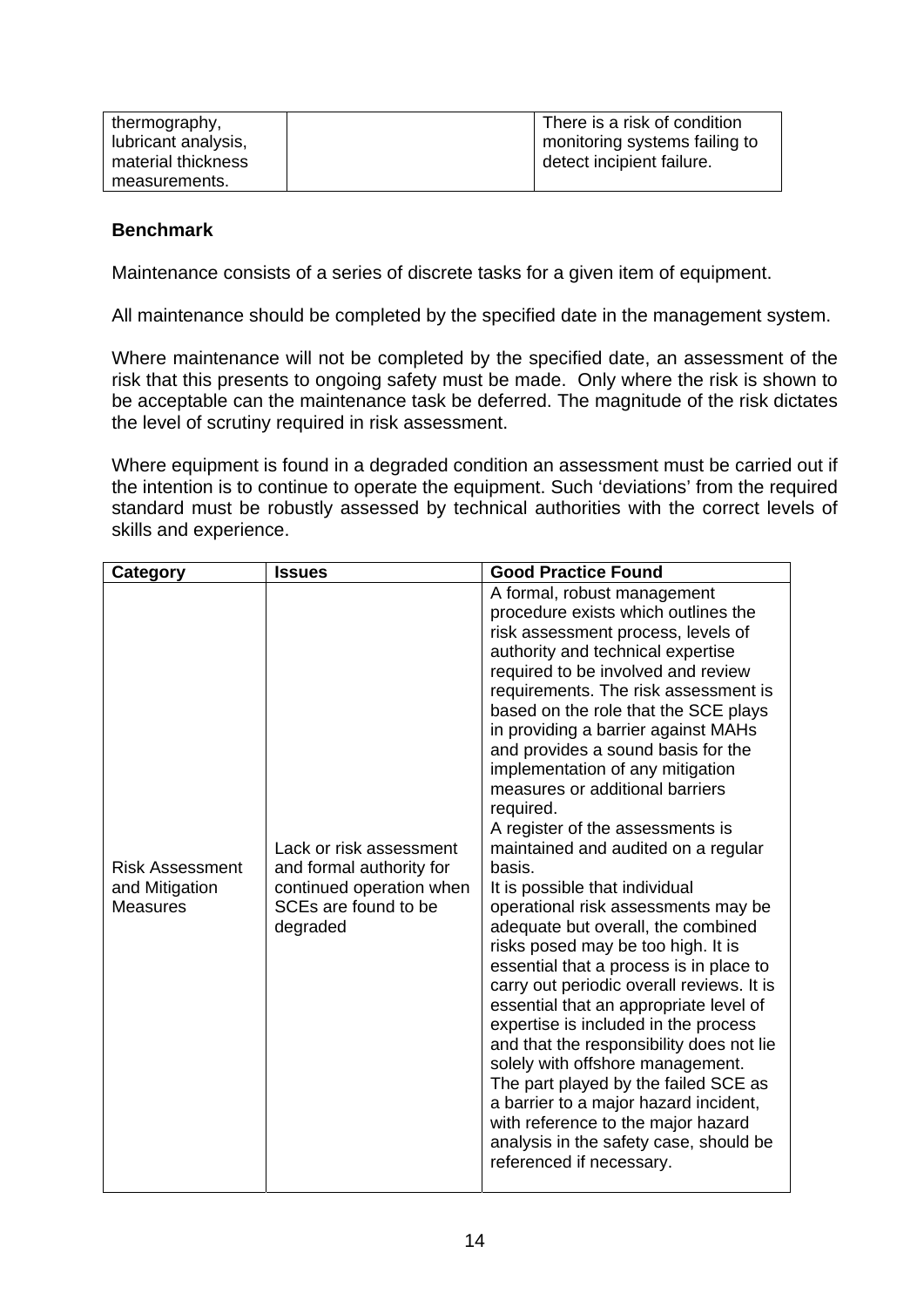| Planning                 | The ability to plan is<br>undermined by<br>complexities in the levels<br>of breakdowns,<br>deferrals, project work<br>requiring resources, bed<br>space and manpower<br>availability.<br>Computerised<br>maintenance<br>management systems<br>(MMS) can be slow to<br>operate,<br>have poor functionality,<br>contain high levels of<br>spurious data and be<br>poorly<br>understood by the<br>maintenance personnel.                                                                                                                             | Where maintenance backlog is low or<br>being driven down, a common<br>characteristic is the existence of a<br>strong planning function. This will<br>include both onshore and offshore<br>resources who not only extract<br>maintenance schedules from the MMS<br>but categorise and prioritise it. They<br>develop ongoing plans (7 day, 14 day,<br>1 month, 3 month) which includes<br>consideration of project work, drilling<br>programmes, peripheral resource<br>requirements (eg scaffolding, rope<br>access), bed availability, manpower<br>levels.<br>These plans are then implemented by<br>the offshore management and<br>problems/pinch points can be properly<br>managed. This also has the effect of<br>improving the quality of reporting and<br>overall installation management<br>onshore.<br>The offshore planning role is important<br>in ensuring coordination with both<br>operations, projects and maintenance<br>management. The planning function is<br>also essential in assisting in managing<br>corrective work and reducing its<br>impact on planned maintenance. |
|--------------------------|---------------------------------------------------------------------------------------------------------------------------------------------------------------------------------------------------------------------------------------------------------------------------------------------------------------------------------------------------------------------------------------------------------------------------------------------------------------------------------------------------------------------------------------------------|-----------------------------------------------------------------------------------------------------------------------------------------------------------------------------------------------------------------------------------------------------------------------------------------------------------------------------------------------------------------------------------------------------------------------------------------------------------------------------------------------------------------------------------------------------------------------------------------------------------------------------------------------------------------------------------------------------------------------------------------------------------------------------------------------------------------------------------------------------------------------------------------------------------------------------------------------------------------------------------------------------------------------------------------------------------------------------------------------|
| Definition of<br>Backlog | Backlog is defined in<br>many different ways<br>across the industry.<br>Maintenance can be<br>shifted into backlog based<br>on, say, a fixed period<br>after the due date or a<br>'window' after the fixed<br>period. The window can<br>be based on the<br>maintenance interval or<br>equipment criticality.<br>Onshore and offshore<br>personnel may have<br>different understandings<br>of the definition. The more<br>complex definitions make<br>decisions deferral<br>decisions more complex<br>and management of<br>backlog more difficult. | The ability to manage backlog<br>downwards has been seen to be<br>accompanied by a decision to simplify<br>its definition to 'any maintenance not<br>completed within a fixed period of the<br>due date. This period will be based on<br>a combination of factors including<br>equipment criticality and maintenance<br>interval. The definition makes<br>scheduling and overall planning<br>simpler and assists in ranking by<br>criticality.<br>A simple definition of backlog will<br>assist senior management in their<br>understanding of maintenance<br>management issues and clarify<br>resource requirements.                                                                                                                                                                                                                                                                                                                                                                                                                                                                         |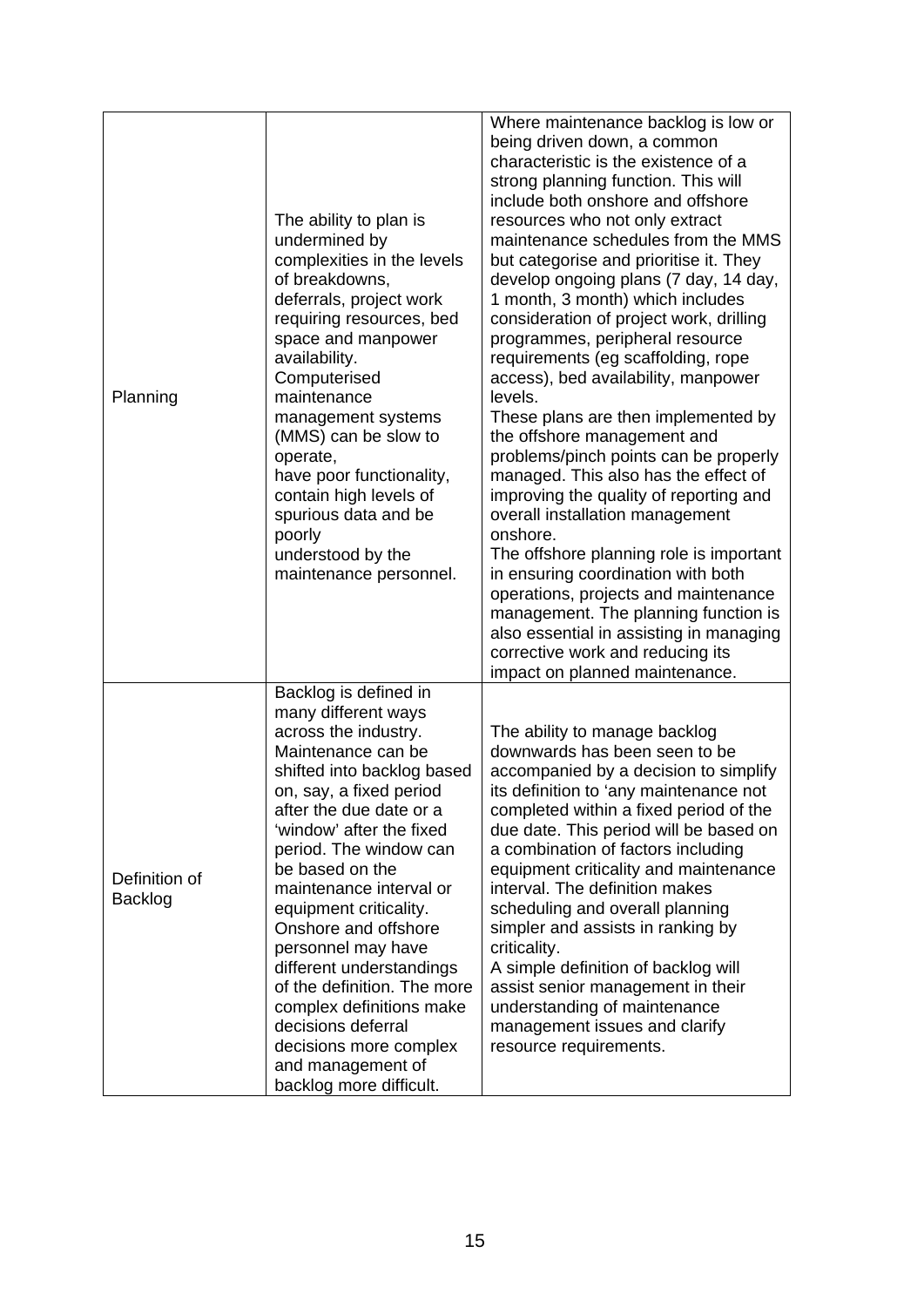#### **Management System**

Systems are invariably computer-based databases. Many organisations have their own proprietary corporate systems, although there is widespread use of industry-standard packages such as SAP or Maximo. Each system will possess a subtle difference between definitions of what is overdue, in backlog or deferred. Questions to ask;

- Is the IT infrastructure capable of supporting the system as its users want, or at least need?
- Where appropriate, is there a coherent plan in place to ensure data is not lost when transferring systems?
- Can staff, offshore and onshore, provide a consistent definition of what the maintenance status is?
- Where a backlog exists, how long would it take to clear?
- Is there a coherent and credible plan for liquidating backlog maintenance?
- Are the Technical Authorities involved in assessing risks from backlog?
- What is stopping maintenance from being completed?
- Are there particular pinch-points in backlog management eg specialist trade availability, spares availability, downtime required but not allowed for?

#### **Accompanying Discipline Inspectors**

Subject discipline inspectors may delve deeper into the management systems to consider such areas as follows:

#### **Mechanical Systems**

#### *Pressure Sytems*

Is there evidence of the following elements for maintenance of the hydrocarbon containment envelope:

- Does a written scheme of examination exist?(most follow a Pressure Systems Safety Regulations (PSSR) approach even though its not a legal requirement offshore)?
- Has a criticality analysis prioritised inspection? (where should inspection resource be focused)?
- Is Risk Based Inspection to the standards of API 580?
- Does the plan allow for NDE at scheduled intervals?
- Does the plan consider internal examination at scheduled intervals?
- Is small-bore tubing (SBT) inspected and audited?
- Are SCEs specifically flagged?

#### *Rotating Equipment*

Is there evidence of the following elements for maintenance of rotating equipment;

Criticality analysis (where should maintenance resource be focused)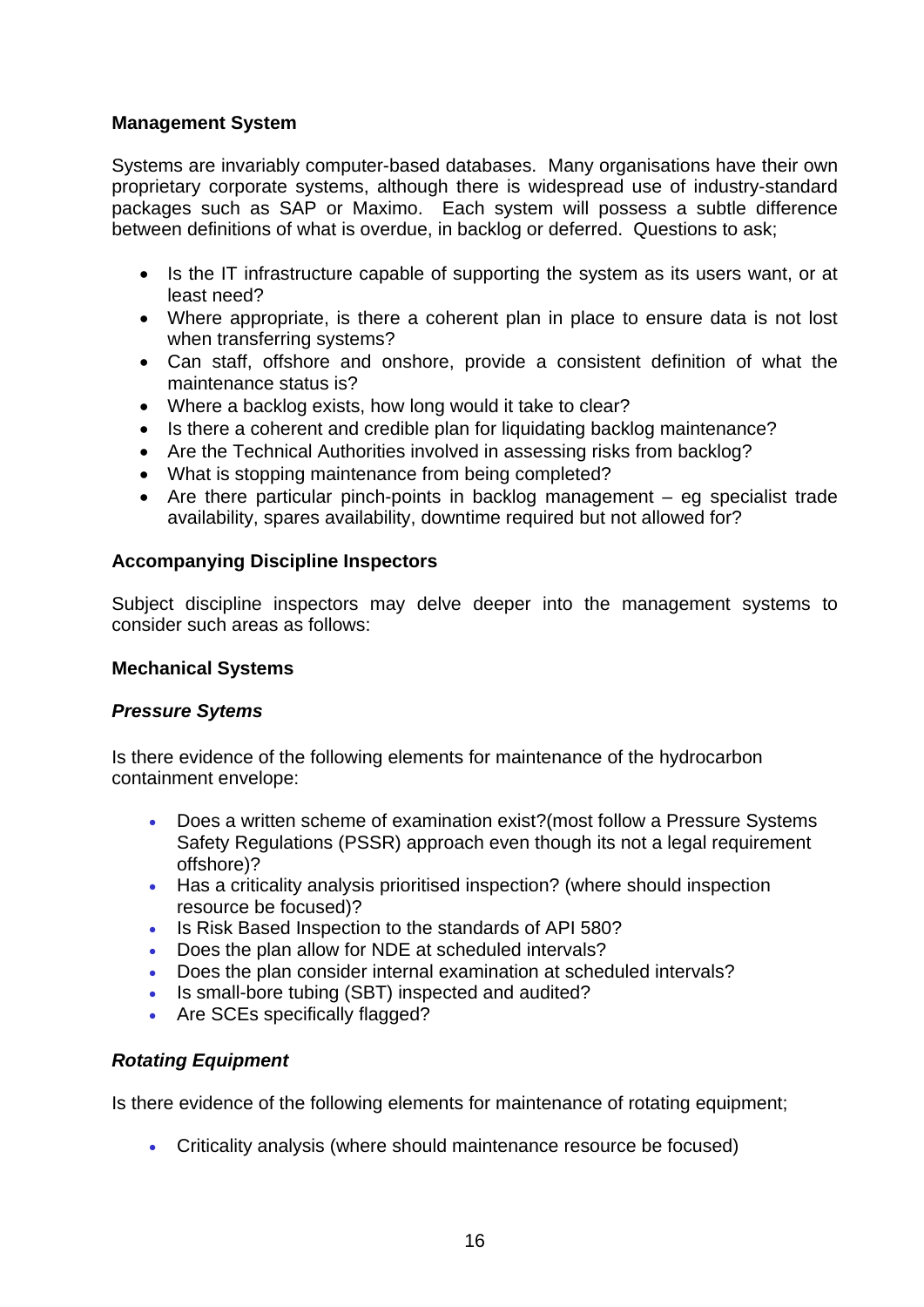- Are ancillary systems, such as small-bore tubing containing hydrocarbons, included in the maintenance rather than being dealt with in isolation?
- Is condition-monitoring conducted irrespective of maintenance philosophy used – oil/coolant analysis and vibration analysis should be considered a minimum?
- Is a baseline of machine operation held eg run-down times, vibration spectrum?
- Are manufacturers' safety bulletins incorporated in the maintenance?
- Is condition-monitoring data trended?

#### *Lifting Equipment*

A separate Inspection Guide exists for lifting equipment. This should be referred to when considering maintenance of lifting equipment.

#### **Electrical, Control & Instrumentation**

A management system for instrumented process protection systems should include:

- Periodic proof testing (to written procedures) of all elements (including redundant elements) at a frequency determined by a reliability study to maintain the 'probability of failure on demand' below a level considered acceptable taking into account the consequences of failure.
- Repair of failures found by proof testing.
- Electrical provision and maintenance of Ex electrical equipment, electrical power supply quality, maintenance of electrical system protection equipment.
- Mechanical control systems maintenance, testing and change control of control systems of mechanical SCEs eg drill floor machinery.

#### **Materials and Corrosion**

A corrosion management system for the hydrocarbon containment system adopts a risked based inspection approach and includes the following:

- A contemporaneous list of safety critical elements and other plant which must be inspected and maintained from a safety perspective
- A Corrosion Threats Assessment (CTA) of all potentially hydrocarbon containing equipment
- A Risk Based Inspection programme based upon the assessed corrosion threats.
- The RBI programme is up to date, and missing items have been risk assessed.
- An inspection programme which identifies the deterioration mechanisms identified from the Risk Based Assessment.
- A Corrosion Management Strategy to address the issues highlighted in the CTA.
- Auditing of the above systems, and also the inspection data is audited.
- A Fabric Maintenance programme to ensure non-major accident hazard risks are safely managed.

#### **Key Regulations**

• PUWER Reg 5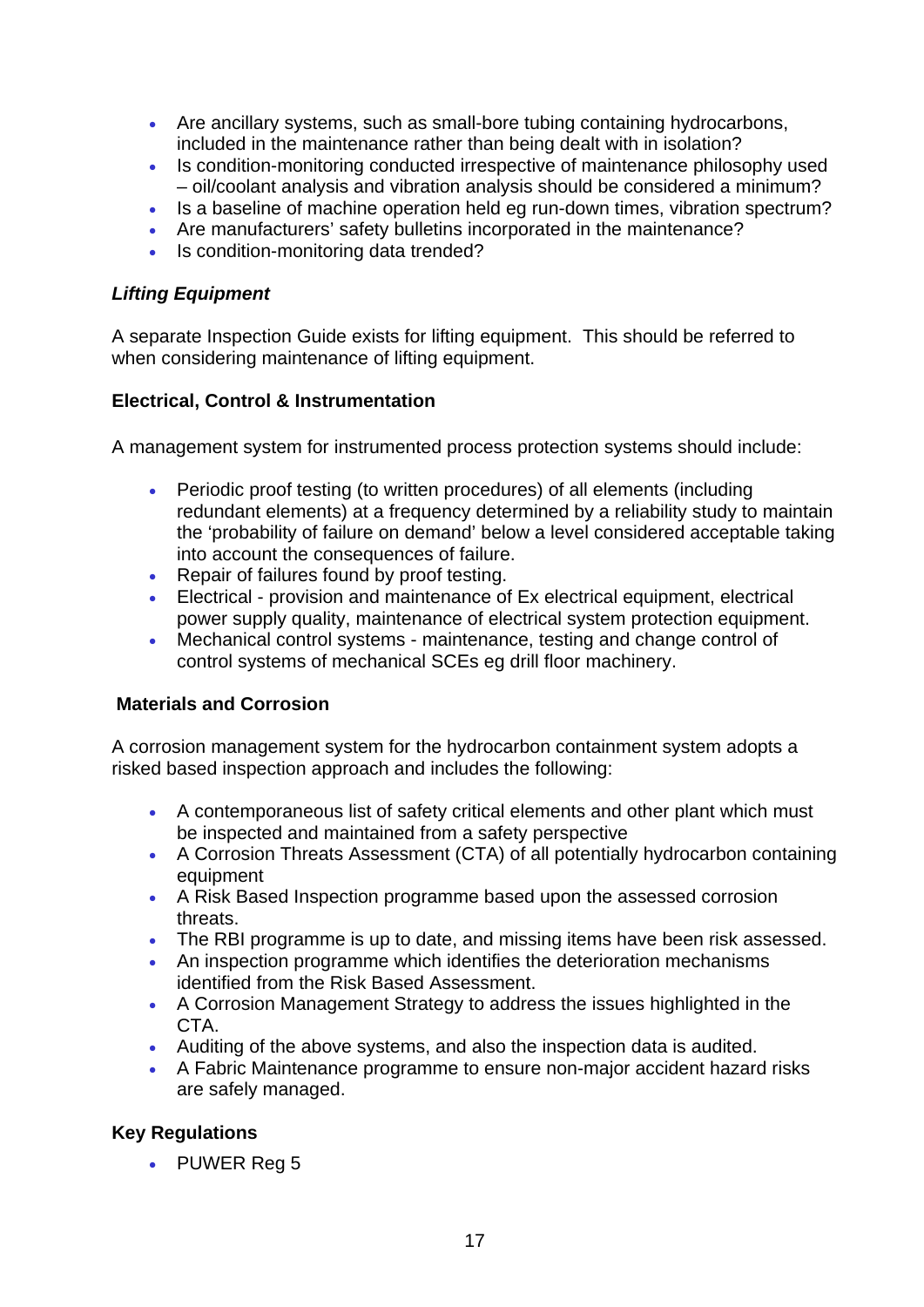• MHSWR Reg 3 and Reg 5

#### **Supporting Standards/ACoP or Guidance**

- [L22 Safe Use of Work Equipment. PUWER ACOP paras 119-129](http://www.hse.gov.uk/pubns/priced/l22.pdf)
- "Best practice for risk based inspection as a part of plant integrity management" TWI and Royal & Sun Alliance Engineering, CRR 363/2001. [http://www.hse.gov.uk/research/crr\\_htm/2001/crr01363.htm](http://www.hse.gov.uk/research/crr_htm/2001/crr01363.htm)
- RR509 Plant ageing: Management of equipment containing hazardous fluids or pressure.

<http://www.hse.gov.uk/research/rrhtm/rr509.htm>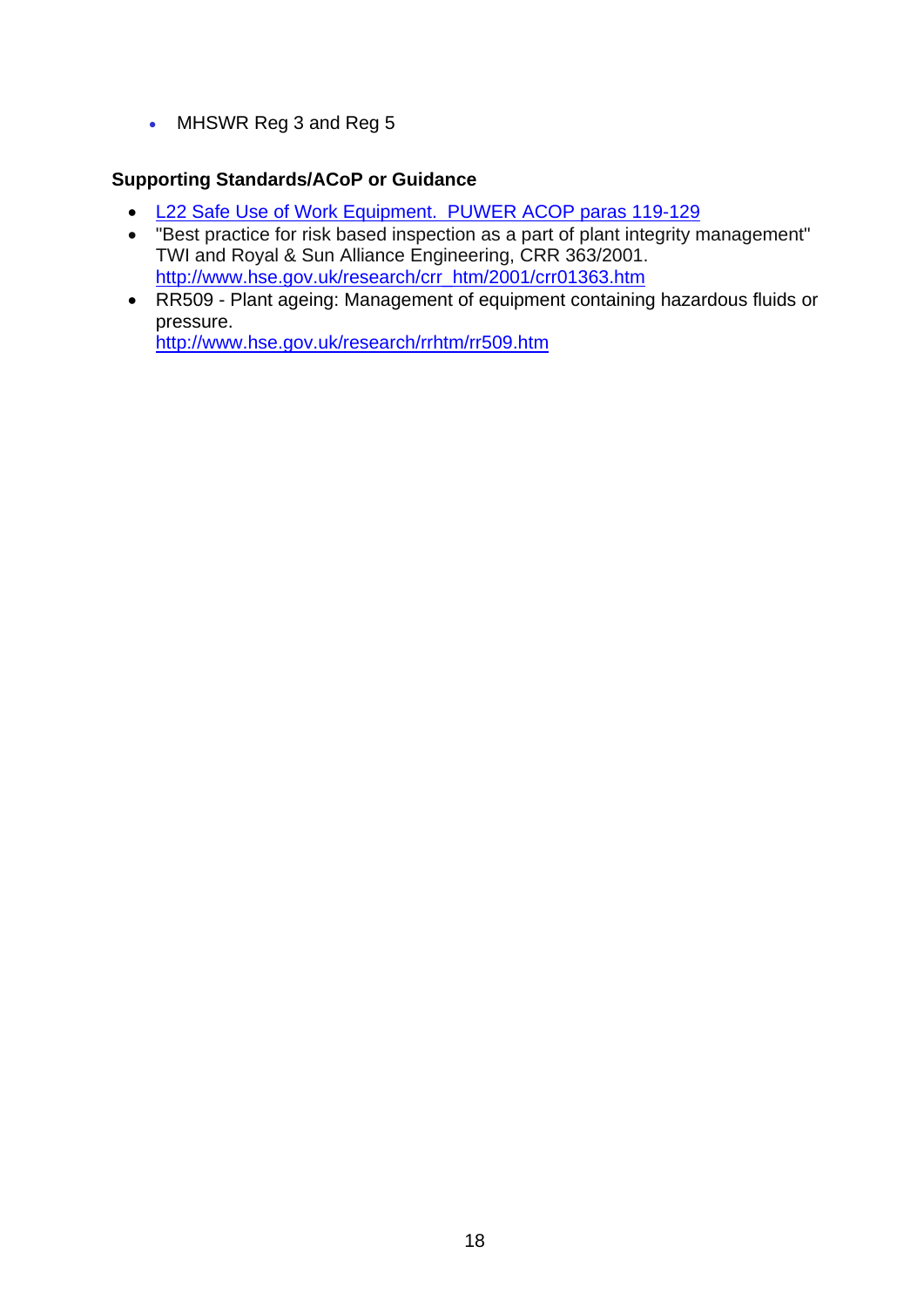## <span id="page-18-0"></span>**Appendix 4: Effective Review**

#### **Fundamental Requirement**

The Maintenance Management System must remain appropriate to the plant throughout its operating life. Updates, modifications, new equipment, new operating profile, ageing equipment, obsolescence, change in climate and location for mobile units must all be considered and where necessary changes made to maintenance applied.

The Management of Health and Safety at Work Regulations state that every employer shall make and give such effect to such arrangements as are appropriate for the effective planning, organisation, control, monitoring and review of the preventive and protective measures.

#### **Success Criteria**

Have changes in plant operating profile (flows, fluids, pressures, temperatures etc) been taken into account in the current maintenance management system?

Have system architectures or installations changed so that more demand is made on 'providing' systems like power generation, hydraulic power, compressed air, firemain, HVAC, instrument air?

Has operating experience on this plant been used to adapt and hone maintenance schedules and approach?

Has operating experience from the wider industry been incorporated?

Key Performance Indicators should be available that allow a detailed review of the maintenance system effectiveness and allows trends to be analysed. These should include, but not be limited to;

- Number of deferrals.
- Maintenance beyond due date (backlog).
- SCE availability.
- Ratio of preventive to corrective maintenance.
- Deviations from required performance standard of equipment.

If a duty holder can not demonstrate these KPIs, how can they show that they are fulfilling their statutory obligation to maintain and assess the risk of continued operation of their plant?

| Communication of<br>status<br>οf<br>SCEs/maintenance<br>system data and<br>reporting | Communication of<br>maintenance system data<br>to the offshore workforce.<br>The greatest demotivator<br>is to feel that you are<br>working in a vacuum with<br>no knowledge or<br>understanding of how<br>good or bad things are. | Provision of 'understandable' data on<br>maintenance system and SCE status<br>to the offshore workforce. This can<br>include:<br>- graphs showing backlog trends,<br>levels of breakdowns and correctives<br>etc and progress towards targets;<br>- bar charts showing backlog,<br>breakdowns etc by discipline area;<br>- status of SCEs, ie impaired with<br>current mitigation measures in place;<br>- information giving reasons for poor<br>performance. |
|--------------------------------------------------------------------------------------|------------------------------------------------------------------------------------------------------------------------------------------------------------------------------------------------------------------------------------|---------------------------------------------------------------------------------------------------------------------------------------------------------------------------------------------------------------------------------------------------------------------------------------------------------------------------------------------------------------------------------------------------------------------------------------------------------------|
|--------------------------------------------------------------------------------------|------------------------------------------------------------------------------------------------------------------------------------------------------------------------------------------------------------------------------------|---------------------------------------------------------------------------------------------------------------------------------------------------------------------------------------------------------------------------------------------------------------------------------------------------------------------------------------------------------------------------------------------------------------------------------------------------------------|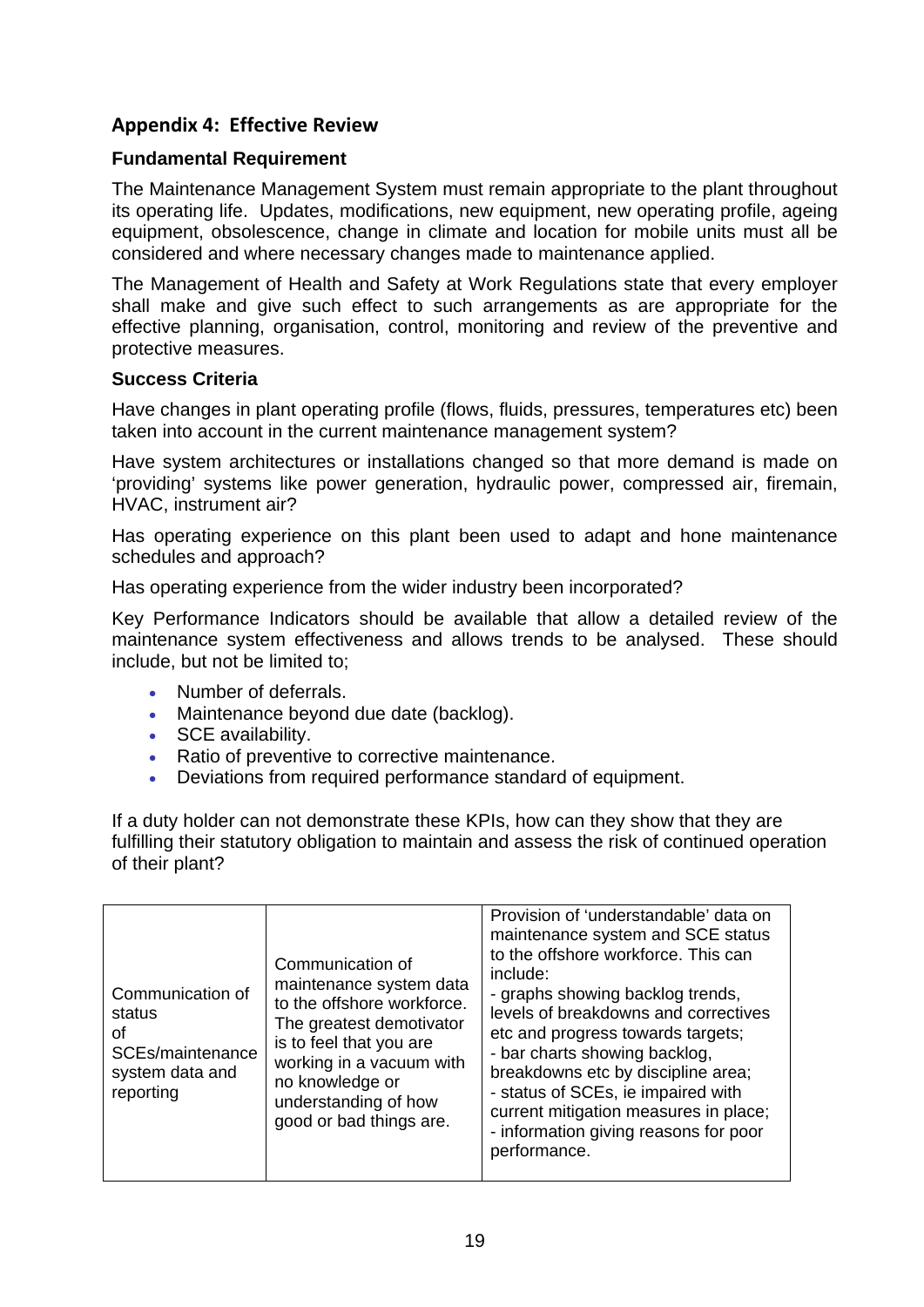| Reporting                   | Reporting the status of<br>the maintenance system<br>effectiveness and SCE<br>integrity.                                                                                                                                                                                                                                                                                                                                               | Senior management ensure that the<br>reports provided include the<br>appropriate metrics to give a full<br>picture of maintenance system status,<br>eg data on not only corrective work in<br>backlog, but the level of day to day<br>breakdowns which impact on planned<br>maintenance or data on pipework<br>inspection programmes and corrosion<br>management status. This improves<br>understanding of the system<br>performance.<br>Regular audits of integrity<br>management systems including SCE<br>maintenance management will assist<br>in ensuring that the reporting systems<br>are effective. |
|-----------------------------|----------------------------------------------------------------------------------------------------------------------------------------------------------------------------------------------------------------------------------------------------------------------------------------------------------------------------------------------------------------------------------------------------------------------------------------|------------------------------------------------------------------------------------------------------------------------------------------------------------------------------------------------------------------------------------------------------------------------------------------------------------------------------------------------------------------------------------------------------------------------------------------------------------------------------------------------------------------------------------------------------------------------------------------------------------|
| Analysis of<br>availability | Relatively few dutyholders<br>measure availability and<br>ensure that the systems<br>are meeting their<br>performance standards.<br>The analysis of<br>availabilities is important<br>in that maintenance<br>intervals are based on<br>availability and reliability<br>data for the equipment.<br>Where maintenance<br>backlog is high this is an<br>indication that the overall<br>reliability of SCEs may be<br>lower than required. | Availabilities can be measured by a<br>once yearly, monthly, weekly or daily<br>on line analysis. In order to achieve an<br>online analysis, rather than by<br>reviewing long text on work orders, a<br>fault code system is provided. Such<br>analysis has been shown to be<br>practicable and should be the aim of<br>all SCE assurance strategies (see<br>examples below). Measuring<br>availabilities will not only assure the<br>performance of these systems but it<br>will assist in identifying specific<br>components and equipment that are<br>failing.                                          |

#### **Accompanying Discipline Inspectors**

Subject discipline inspectors may be directed to follow deeper analysis of maintenance management review, including;

#### **Mechanical Systems**

Have the following been completed or discounted in the review process, for example?

- Review possible failure and deterioration mechanisms
- Review the probability of detecting deterioration– adequacy of the inspection
- $\cdot$  techniques
- Fitness For Service studies remnant life / de-rate pressure?
- Equipment renewal policy

#### **Electrical, Control & Instrumentation**

Have the following been completed or discounted in the review process?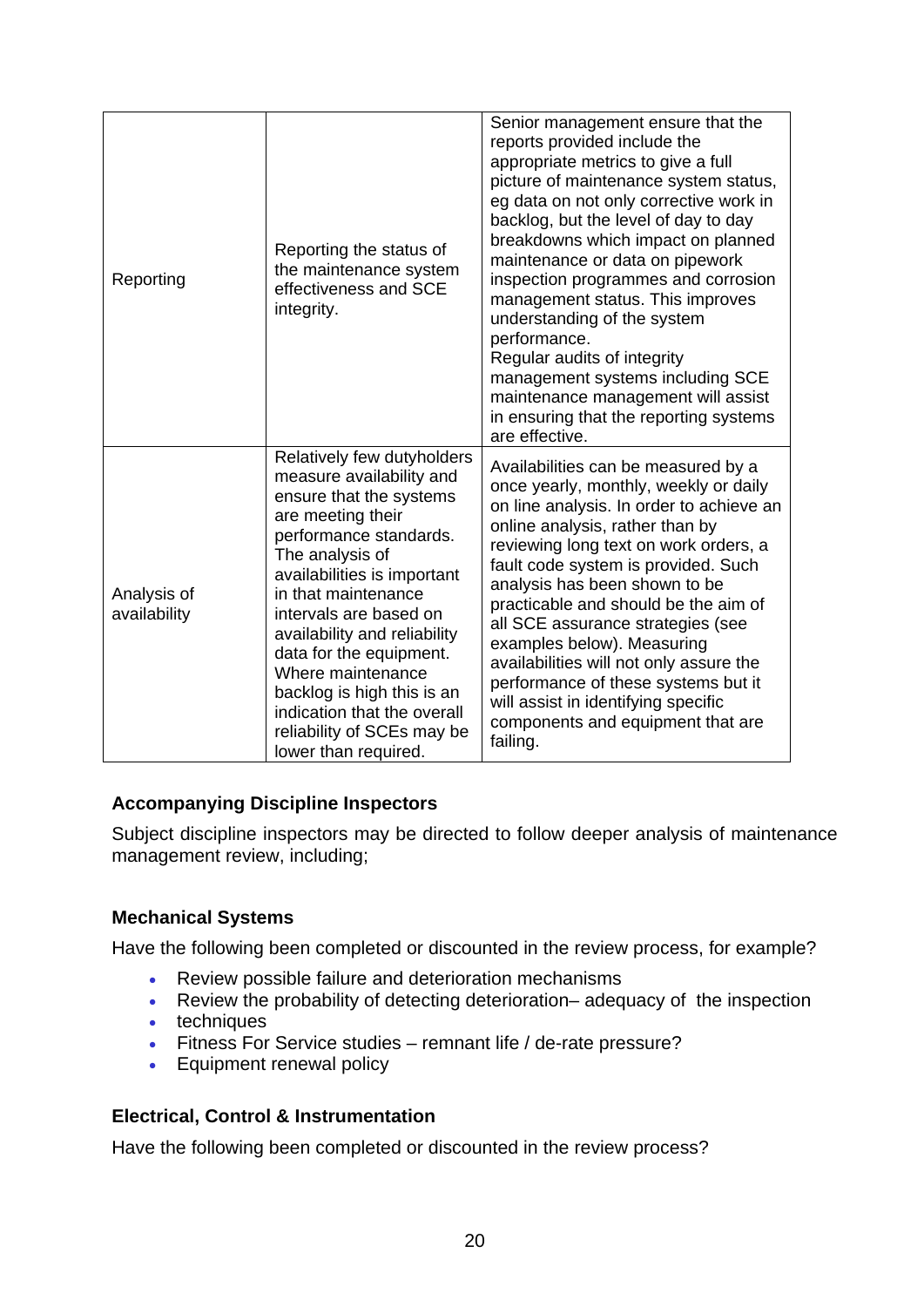- Has power system quality been considered? Does the addition of variable speed drives in particular cause harmonic distortion of power supplies?
- Re-evaluation of proof-test frequencies based on operational experience
- Review of demand rates against design assumptions
- Testing after changes to hardware or software
- Documented management and control of changes to hardware or software
- Documented management and control of overrides/bypasses
- Periodic visual inspections of all hardware elements
- Periodic instrument calibration
- Analysis of any discrepancies between expected behaviour and actual behaviour

#### **Materials and Corrosion**

A review of the corrosion management framework detailed in the previous section.

#### **Key Regulations :**

Management of Health and Safety at Work Regulations 1999, Regulation 5, Health and Safety Arrangements

#### **Supporting Standards/ACoP or Guidance**

API 579 / BS 7910 / DNV F-101 Fitness-for-service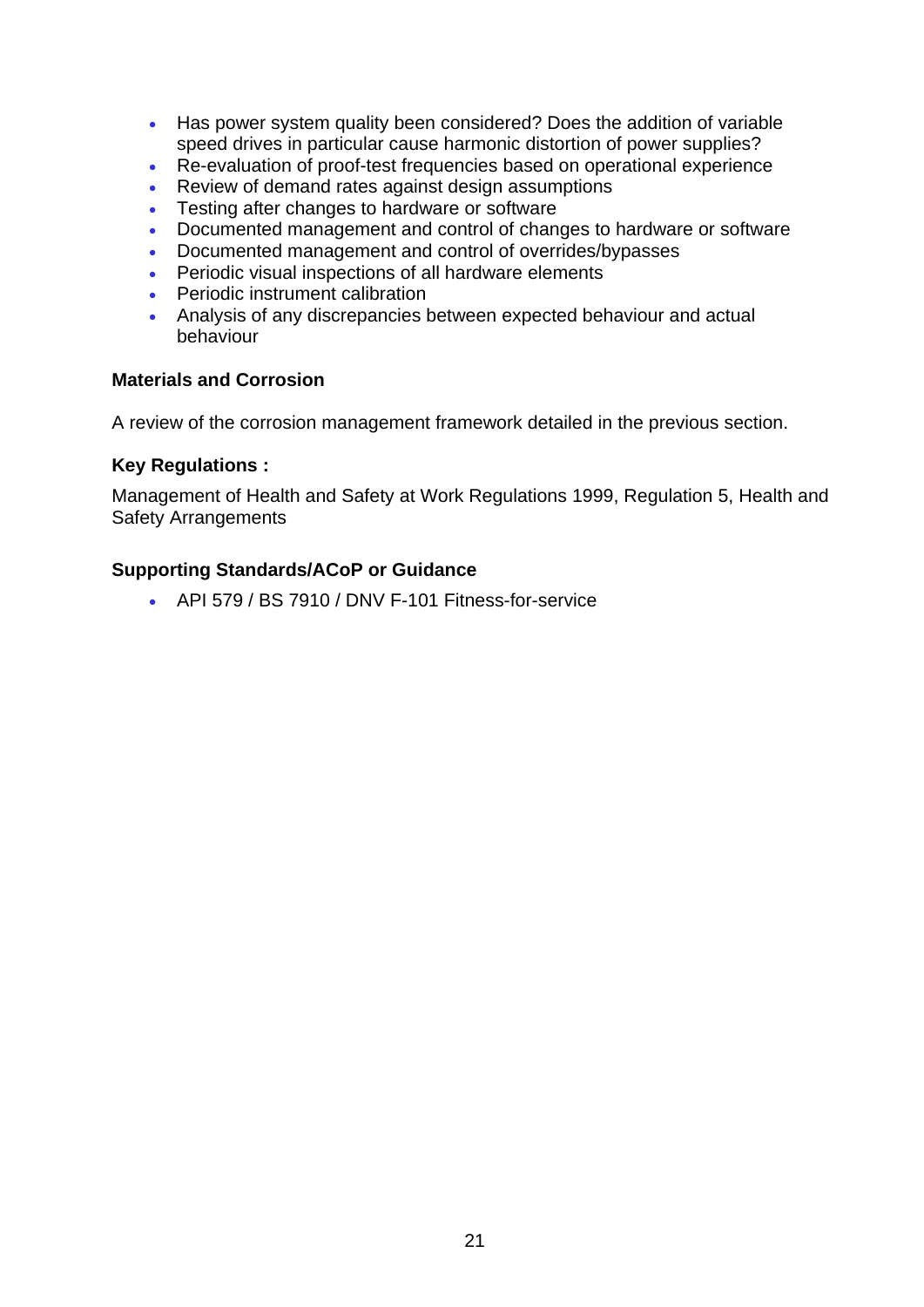## <span id="page-21-0"></span>**Appendix 5: Leadership, ownership and coordination**

### **Fundamental Requirement**

The provision and maintenance of plant and systems of work that are, so far as is reasonably practicable, safe and without risks to health.

#### **Success Criteria**

For an organisation's systems to support an objective of first-class management of health and safety, senior leadership must ensure that;

- They understand the hazard profile of the organisation and there are systems in place that take account of human factors as well as technical issues to ensure that risks are adequately controlled.
- There is a system in place for developing and maintaining appropriate levels of management and employee competence.
- Reliable performance indicators are in place and they reflect the hazards to which staff are exposed.
- The accident/incident/near-miss investigation procedure is designed to discover the root causes and ensure corrective action is taken to prevent them happening again.
- They encourage all staff to look for and discuss health and safety issues; good and bad.
- Systems ensure integrity of design and construction.
- Systems ensure the integrity of the existing plant and its operation and maintenance.
- Control of organisational and technical change is robust.
- Reviews and audits are comprehensive and not just tracking.

| Category    | <b>Issues</b>                                                                                                                                            | <b>Good Practice Found</b>                                                                                                                                                                                                                                                                                                                                                                  |
|-------------|----------------------------------------------------------------------------------------------------------------------------------------------------------|---------------------------------------------------------------------------------------------------------------------------------------------------------------------------------------------------------------------------------------------------------------------------------------------------------------------------------------------------------------------------------------------|
|             | The issue of supervision<br>falls into three areas:<br>$\bullet$ the regular<br>presence of offshore<br>management on the<br>plant is very<br>important; | Senior and executive management<br>making regular visits to all of their<br>assets, communicating company<br>strategies and plans, listening to<br>issues directly from the workforce,<br>gaining an understanding of problems<br>with SCEs, testing and verification<br>leads to improved performance.                                                                                     |
| Supervision | • regular visits by<br>onshore senior<br>management with an<br>agenda to challenge<br>• major hazard<br>control;<br>• regular visits by TAs<br>offshore. | Technical authorities visiting their<br>installations on a regular basis. They<br>get involved in the work going on on<br>the plant, become known to the<br>supervisors and technicians, improve<br>communications, their knowledge of<br>the plant and systems for which they<br>are responsible and their<br>effectiveness in solving problems and<br>involvement in incident management. |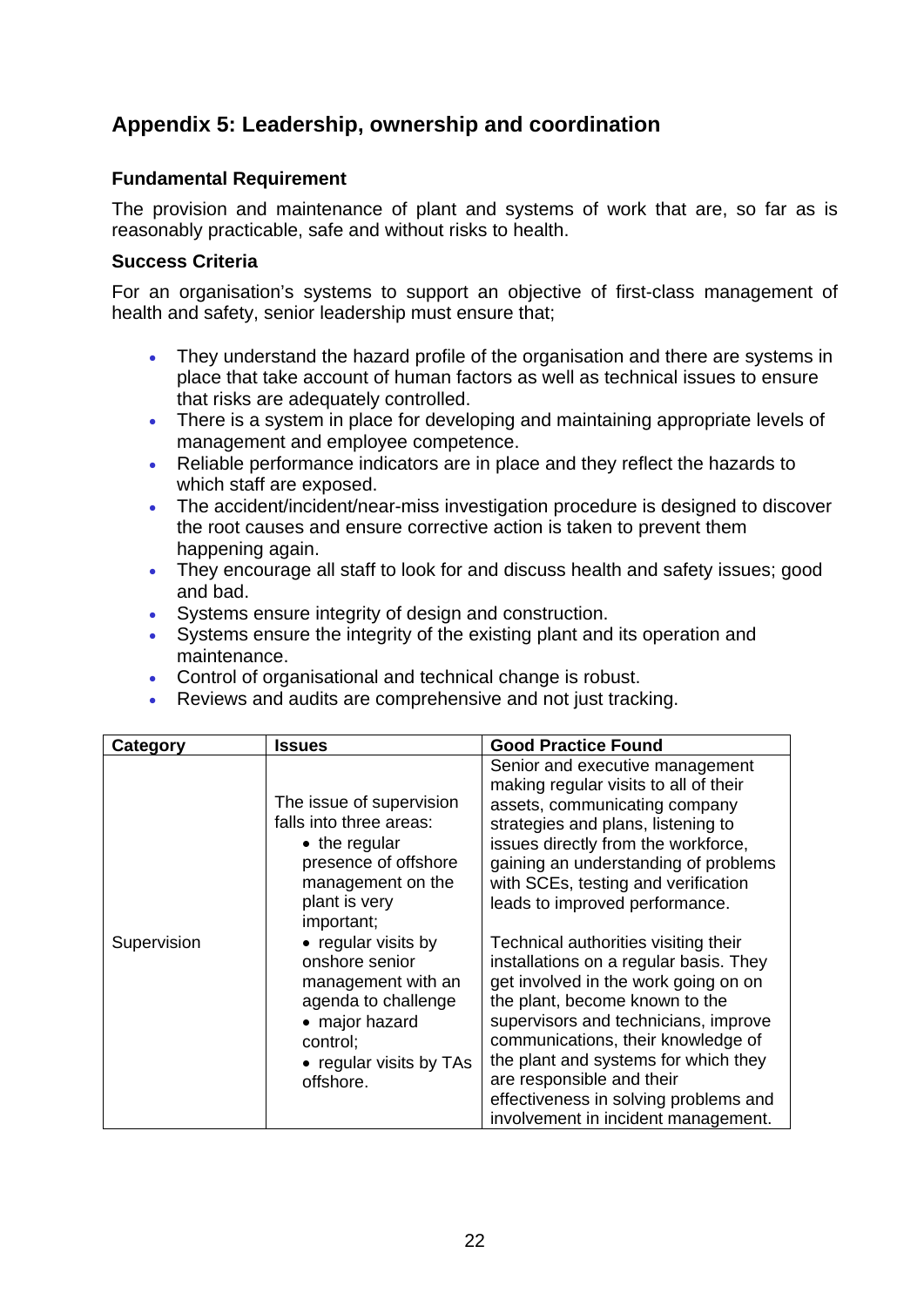### **Key Regulations**

- Health and Safety at Work Act Section  $2(2)(a)$
- Health and Safety at Work Act Section 37

#### **Supporting Standards/ACoP or Guidance**

- [Leadership for the Major Hazard Industries INDG277 \(Rev 1\)](http://www.hse.gov.uk/pubns/indg277.pdf)
- [Successful management of Health and Safety HSG65](http://www.hse.gov.uk/pubns/priced/hsg65.pdf)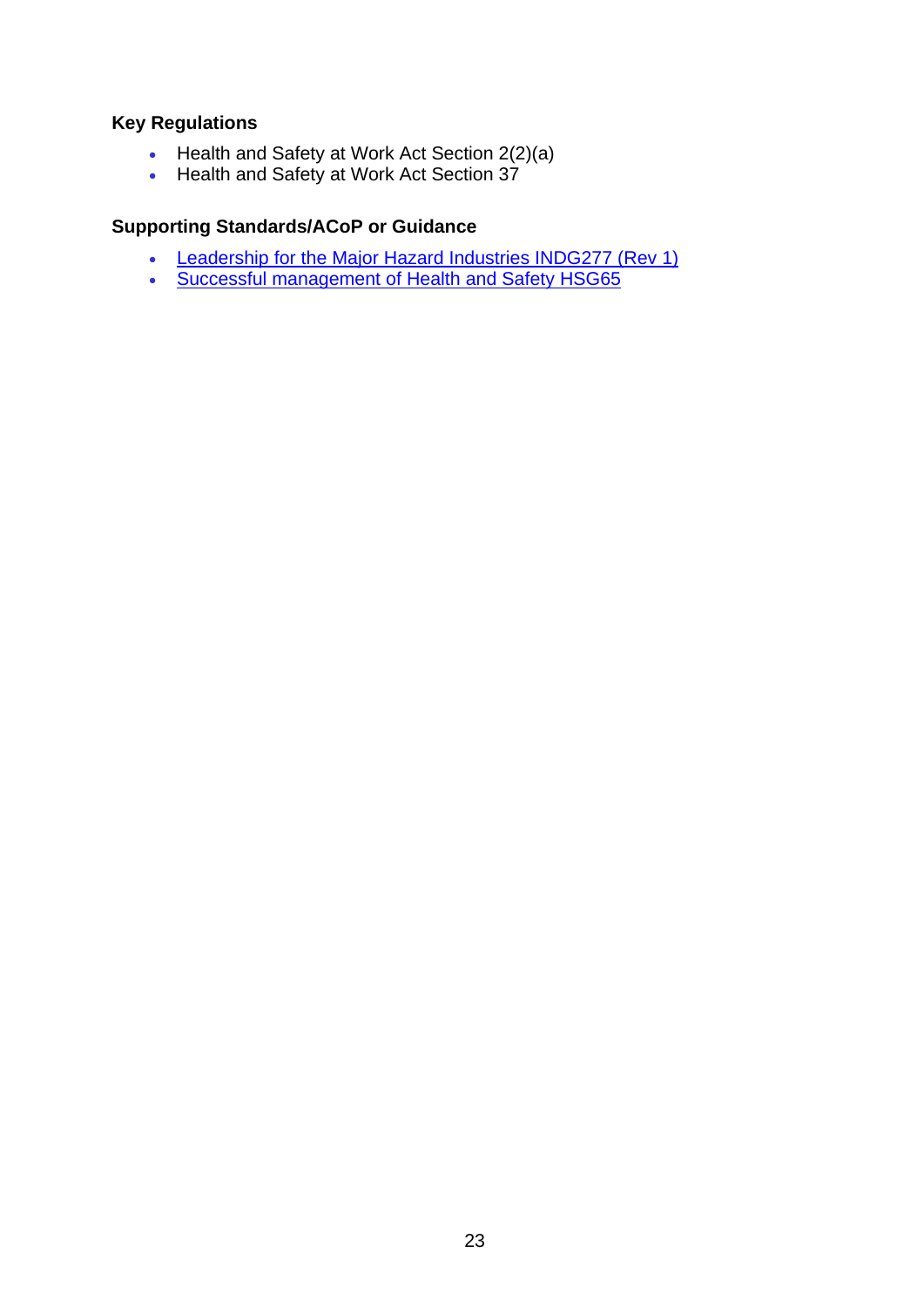## <span id="page-23-0"></span>**Appendix 6: Dutyholder Performance Assessment**

When inspecting the Maintenance Management topic each of the sub topic areas (Appendices 1-5) will have to be assessed on whether the risk control measures implemented lead to compliance with the relevant legislation. This decision will be made in the same way as for other inspection topics by comparing the standard of control achieved against the relevant benchmarks and applying the principles of EMM.

The inspection will reach conclusions on overall effectiveness of the dutyholder's systems. These should be recorded using the generic performance assessment descriptors listed in the table below. Those dutyholders who either do not have systems, or have system that are substantially ineffective will fall in the very poor or unacceptable categories. Where systems are in place but there is evidence of controls that are ineffective or inappropriate, it will fall in the poor category.

| <b>EXTREME</b>                                                                                                                                                                                                                                                                                                                   | <b>SUBSTANTIAL</b>                                                                                                                                                                                                                                                     | <b>MODERATE</b>                                                                                                                                                                                                                                                                                                                                                             | <b>NOMINAL</b>                                                                                                                                                                                                                                                                                                                                           | <b>NONE</b>                                                                                                                                                                                                                                                                                                                                                                 | <b>NONE</b>                                                                                                                                                                                                                                                                                                                                          |
|----------------------------------------------------------------------------------------------------------------------------------------------------------------------------------------------------------------------------------------------------------------------------------------------------------------------------------|------------------------------------------------------------------------------------------------------------------------------------------------------------------------------------------------------------------------------------------------------------------------|-----------------------------------------------------------------------------------------------------------------------------------------------------------------------------------------------------------------------------------------------------------------------------------------------------------------------------------------------------------------------------|----------------------------------------------------------------------------------------------------------------------------------------------------------------------------------------------------------------------------------------------------------------------------------------------------------------------------------------------------------|-----------------------------------------------------------------------------------------------------------------------------------------------------------------------------------------------------------------------------------------------------------------------------------------------------------------------------------------------------------------------------|------------------------------------------------------------------------------------------------------------------------------------------------------------------------------------------------------------------------------------------------------------------------------------------------------------------------------------------------------|
| <b>TOPIC PERFORMANCE SCORE</b>                                                                                                                                                                                                                                                                                                   |                                                                                                                                                                                                                                                                        |                                                                                                                                                                                                                                                                                                                                                                             |                                                                                                                                                                                                                                                                                                                                                          |                                                                                                                                                                                                                                                                                                                                                                             |                                                                                                                                                                                                                                                                                                                                                      |
| 60                                                                                                                                                                                                                                                                                                                               | 50                                                                                                                                                                                                                                                                     | 40                                                                                                                                                                                                                                                                                                                                                                          | 30                                                                                                                                                                                                                                                                                                                                                       | 20                                                                                                                                                                                                                                                                                                                                                                          | 10                                                                                                                                                                                                                                                                                                                                                   |
| <b>Unacceptable</b>                                                                                                                                                                                                                                                                                                              | <b>Very Poor</b>                                                                                                                                                                                                                                                       | Poor                                                                                                                                                                                                                                                                                                                                                                        | <b>Broadly</b><br><b>Compliant</b>                                                                                                                                                                                                                                                                                                                       | <b>Fully</b><br><b>Compliant</b>                                                                                                                                                                                                                                                                                                                                            | <b>Exemplary</b>                                                                                                                                                                                                                                                                                                                                     |
| Unacceptably<br>far below<br>relevant<br>minimum legal<br>requirements.<br>Most success<br>criteria are not<br>met.<br>Degree of non-<br>compliance<br>extreme and<br>widespread.<br>Failure to<br>recognise<br>issues, their<br>significance,<br>and to<br>demonstrate<br>adequate<br>commitment to<br>take remedial<br>action. | Substantially<br>below the<br>relevant<br>minimum legal<br>requirements.<br>Many success<br>criteria are not<br>fully met.<br>Degree of non-<br>compliance<br>substantial.<br>Failures not<br>recognised, with<br>limited<br>commitment to<br>take remedial<br>action. | Significantly<br>below the<br>relevant<br>minimum legal<br>requirements.<br>Several<br>success criteria<br>are not fully<br>met.<br>Degree of non-<br>compliance<br>significant.<br>Limited<br>recognition of<br>the essential<br>relevant<br>components of<br>effective health<br>and safety<br>management,<br>but demonstrate<br>commitment to<br>take remedial<br>action | Meets most of<br>the relevant<br>minimum legal<br>requirements.<br>Most success<br>criteria are fully<br>met.<br>Degree of non-<br>compliance<br>minor and<br>easily<br>remedied.<br>Management<br>recognise<br>essential<br>relevant<br>components of<br>effective health<br>and safety<br>management,<br>and<br>commitment to<br>improve<br>standards. | Meets the<br>relevant<br>minimum legal<br>requirements.<br>All success<br>criteria are fully<br>met.<br>Management<br>competent and<br>able to<br>demonstrate<br>adequate<br>identification of<br>the principal<br>risks,<br>implementation<br>of the necessary<br>control<br>measures,<br>confirmation that<br>these are used<br>effectively; and<br>subject to<br>review. | Exceeds the<br>relevant<br>minimal legal<br>requirements.<br>All success<br>criteria are fully<br>met.<br>Management<br>competent,<br>enthusiastic,<br>and proactive in<br>devising and<br>implementing<br>effective safety<br>management<br>system to 'good<br>practice' or<br>above standard.<br>Actively seek to<br>further improve<br>standards. |
| <b>EMM INITIAL ENFORCEMENT EXPECTATION</b>                                                                                                                                                                                                                                                                                       |                                                                                                                                                                                                                                                                        |                                                                                                                                                                                                                                                                                                                                                                             |                                                                                                                                                                                                                                                                                                                                                          |                                                                                                                                                                                                                                                                                                                                                                             |                                                                                                                                                                                                                                                                                                                                                      |
| <b>Prosecution /</b><br><b>Enforcement</b><br>Notice.                                                                                                                                                                                                                                                                            | Enforcement<br>Notice / Letter.                                                                                                                                                                                                                                        | <b>Enforcement</b><br>Notice / Letter.                                                                                                                                                                                                                                                                                                                                      | Letter / Verbal<br>warning.                                                                                                                                                                                                                                                                                                                              | None.                                                                                                                                                                                                                                                                                                                                                                       | None.                                                                                                                                                                                                                                                                                                                                                |

#### **Further Guidance on Performance Assessment Descriptors for Maintenance Management**

 Unacceptable- There is little or no evidence that the required success criteria for any of the sub topics inspected are being met. There is evidence that the